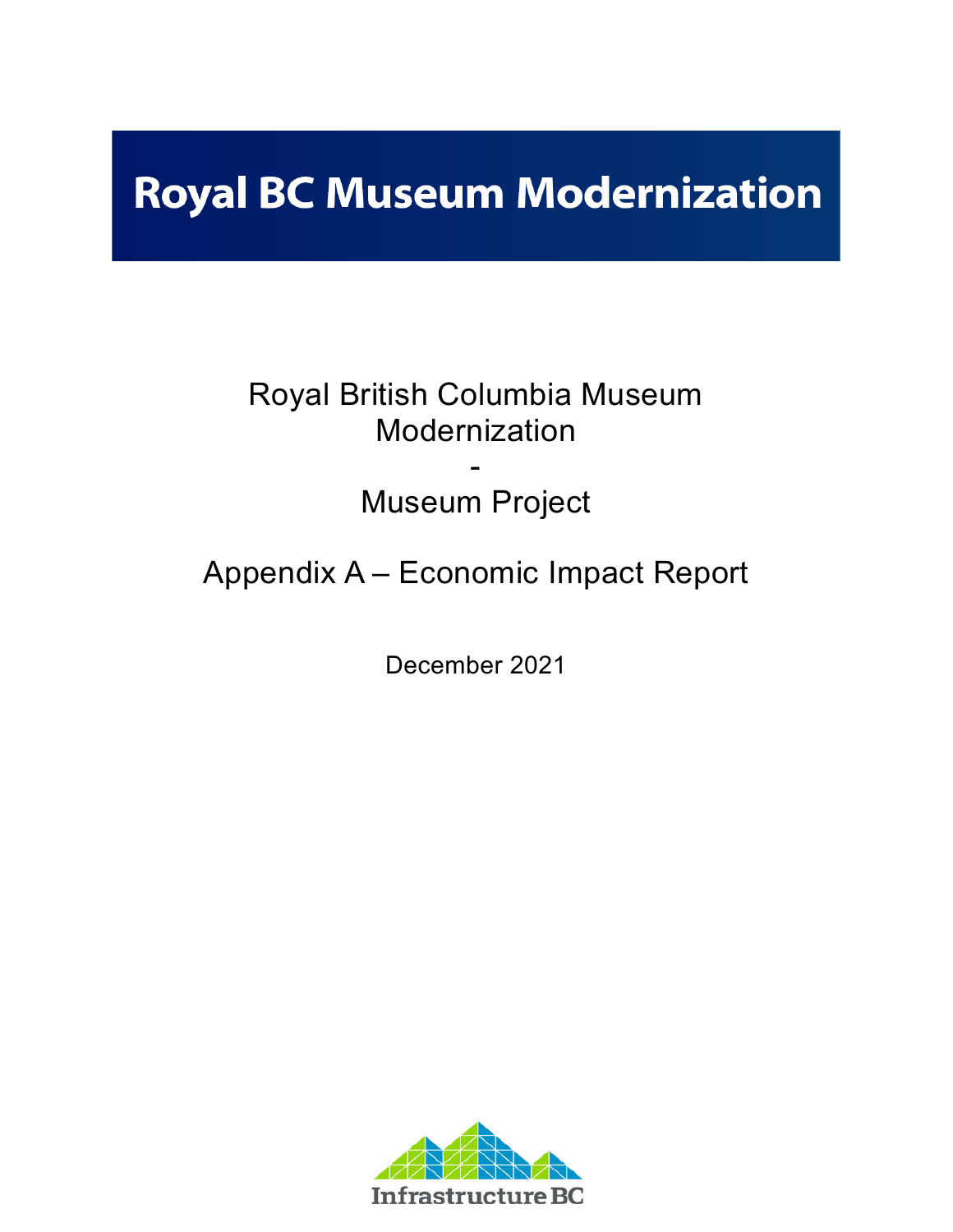## **Royal British Columbia Museum: Economic Impact Analysis**

**Fiscal Year April 1, 2018 to March 31, 2019**

Prepared for the: **Royal British Columbia Museum**

Prepared by the: **Economic Planning Group**



June, 2019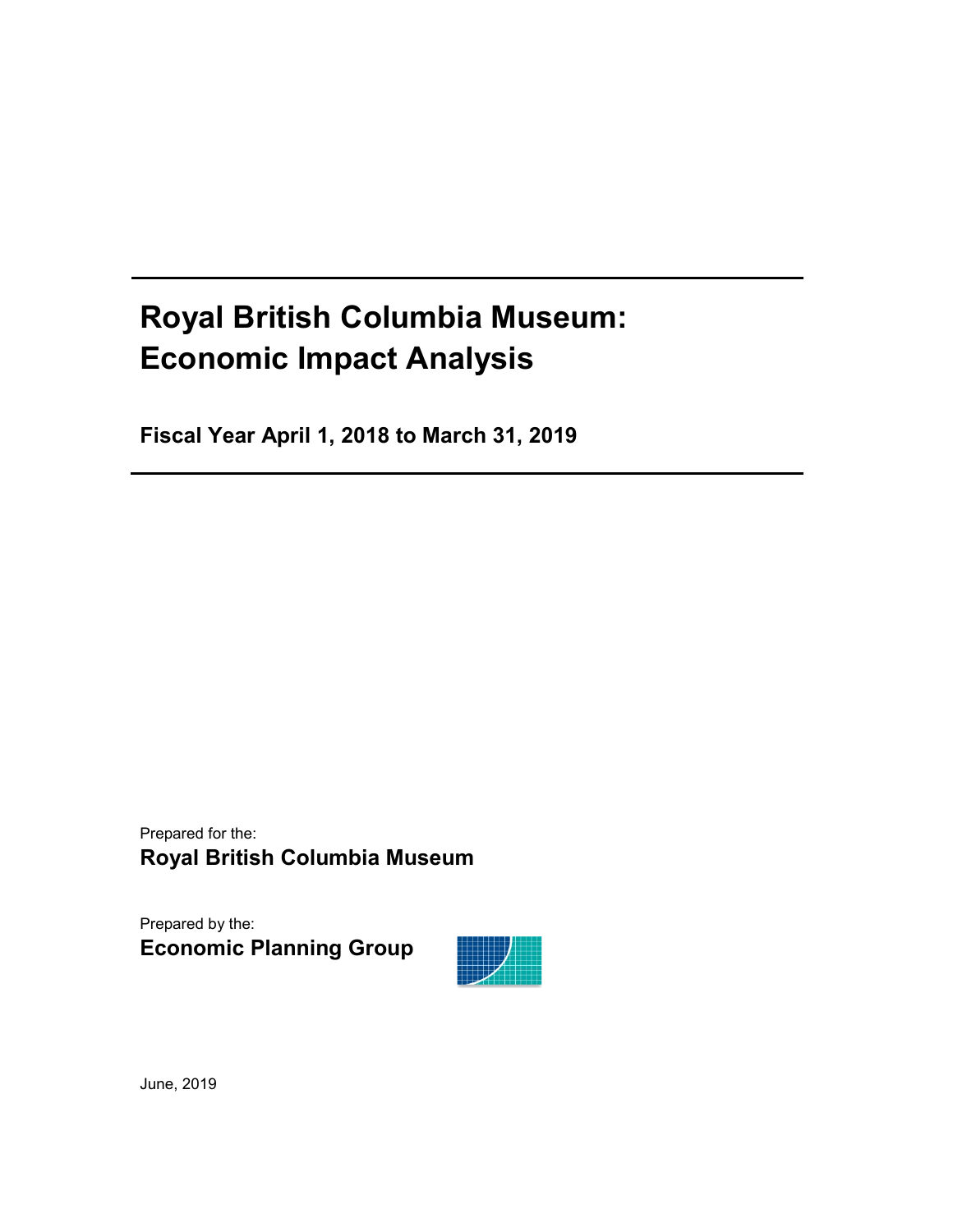

### **Economic Planning Group**

765 Sea Drive Brentwood Bay, B.C., V8M 1B1 Ph: 250 652-6677 *e-mail: dhall@epgvictoria.com Internet: www.epgvictoria.com*

July 2, 2019

Ms. Jennifer Vanderzee Marketing and Sales Manager Royal BC Museum 675 Belleville Street Victoria. BC, V8W 9W2

By Email: JVanderzee@royalbcmuseum.bc.ca

### **Re: Economic impact analysis of RBCM fiscal year 2019 operations**

Dear Jennifer:

The following document is our analysis of the economic impact of the RBCM over the April 1, 2018 to March 31, 2019 fiscal year. The analysis includes spending by the museum on its operations, spending by all visitors to the museum, and spending by non-BC residents. The spending has been reported for the impact created throughout the province, and for impacts generated in the South Vancouver Island study area.

The topics covered here are largely the same as have been reported in earlier studies, but the format has been revised to streamline the presentation.

Thank you for the opportunity to prepare this analysis.

Yours sincerely Economic Planning Group (EPG)

 $ADH\_M$ 

G David Hall, P.Phys. Partner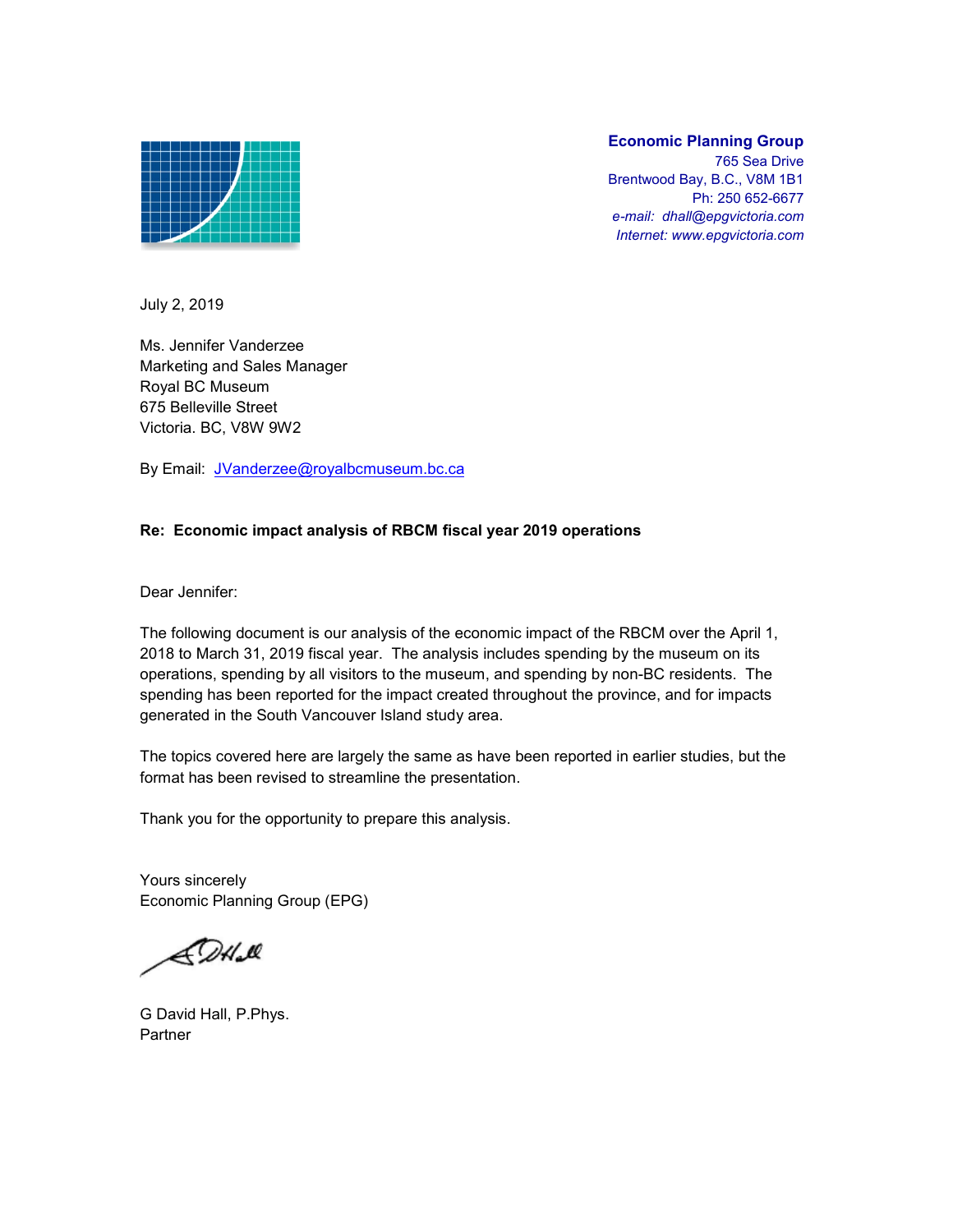### **Executive Summary**

### **Background**

The Royal British Columbia Museum (RBCM) analyzes its impact on the economy of the province regularly. The museum has been undertaking these analyses for many years and this report continues the series.

The overall purpose of the research was to prepare an economic impact analysis, documenting the impact created within the provincial economy by the museum. It includes:

- − Spending by all visitors to the museum
- − Spending by non-BC resident visitors to the museum
- − Spending by the RBCM on operations

Measures used are:

- − Output (all spending )
- − Gross Domestic Product (net impact on the economy)
- − Employment (number of jobs and full-time equivalents FTEs)
- − Taxes (federal, provincial and local)

### **Economic Impact of RBCM Operations**

### In BC

Museum spending of \$22.1 million plus BC supplier spending of \$8.6 million produced a total direct economic effect of \$30.6 million. This total direct spending by the museum and suppliers resulted in a total economic output of just over \$38.3 million, including indirect and induced effects. The resulting GDP impact was \$19.6 million. The total number of jobs created was 311, representing an estimated 280 FTEs.

Total tax revenue accruing to all levels of government was estimated at \$4.4 million – including over \$2.2 million to the federal government, \$1.3 million to the provincial government, and nearly \$890,000 to municipal governments.

### In South Vancouver Island (SVI)

Total spending generated in the SVI region based on museum operating expenditures was an estimated \$26.4 million in FY19. This produced a GDP effect on the local economy of \$13.3 million. The total number of jobs created was 230 representing 198 FTEs.

### **Economic Impact of All Visitor Spending**

### In BC

Spending by All Visitors totalled just over \$63.2 million in the summer season and just over \$31.5 million in the winter/spring season, for a total of nearly \$94.8 million.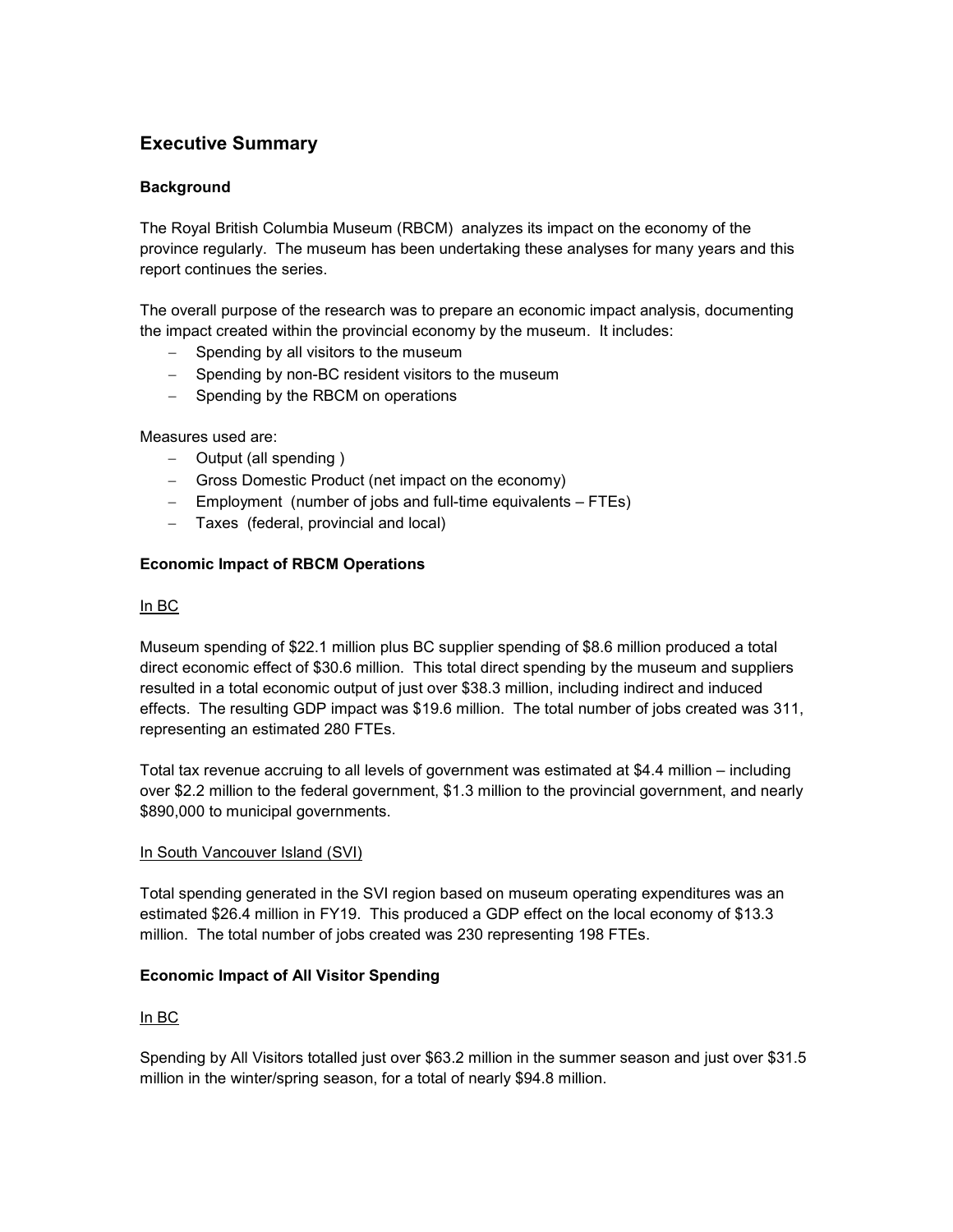The output of initial visitor spending of this \$94.8 million plus supplier spending of \$65.3 million produced a total direct output of \$160.0 million. Including other suppliers in the supply chain and induced effects, the total impact was an estimated \$201.0 million.

### In South Vancouver Island

Most of the economic effects of this spending are felt in the SVI region, representing \$142 million of the \$210 million total. Employment in the region was estimated at 621 FTEs and 531 jobs. Total taxes generated was as per the BC total category.

### **Economic Impact of Non-BC Visitor Spending**

### In BC

Spending by non-BC visitors to the Museum was estimated to by \$9.0 million in the summer season and \$3.0 million in the winter/spring season for a total spending of just over \$12.0 million.

Non-BC resident spending in the province brings new money to the province. These visitors spent an estimate \$12.0 million during their visit to the Museum. The combined incremental direct, indirect and induced effects of this spending was an additional \$13.5 million. The GDP impact was estimated at \$7.0 million while 132 jobs were created with an FTE of 121. The total taxes were an estimated \$2.3 million.

### In South Vancouver Island (SVI)

The total economic impact of the initial visitor expenditures combined with the supplier based indirect and induced spending was approximately \$18.1 million in SVI. This spending produced \$3.2 million in GDP, and produced 79 FTEs representing 67 jobs. Total tax revenue to governments was an estimated \$2.3 million.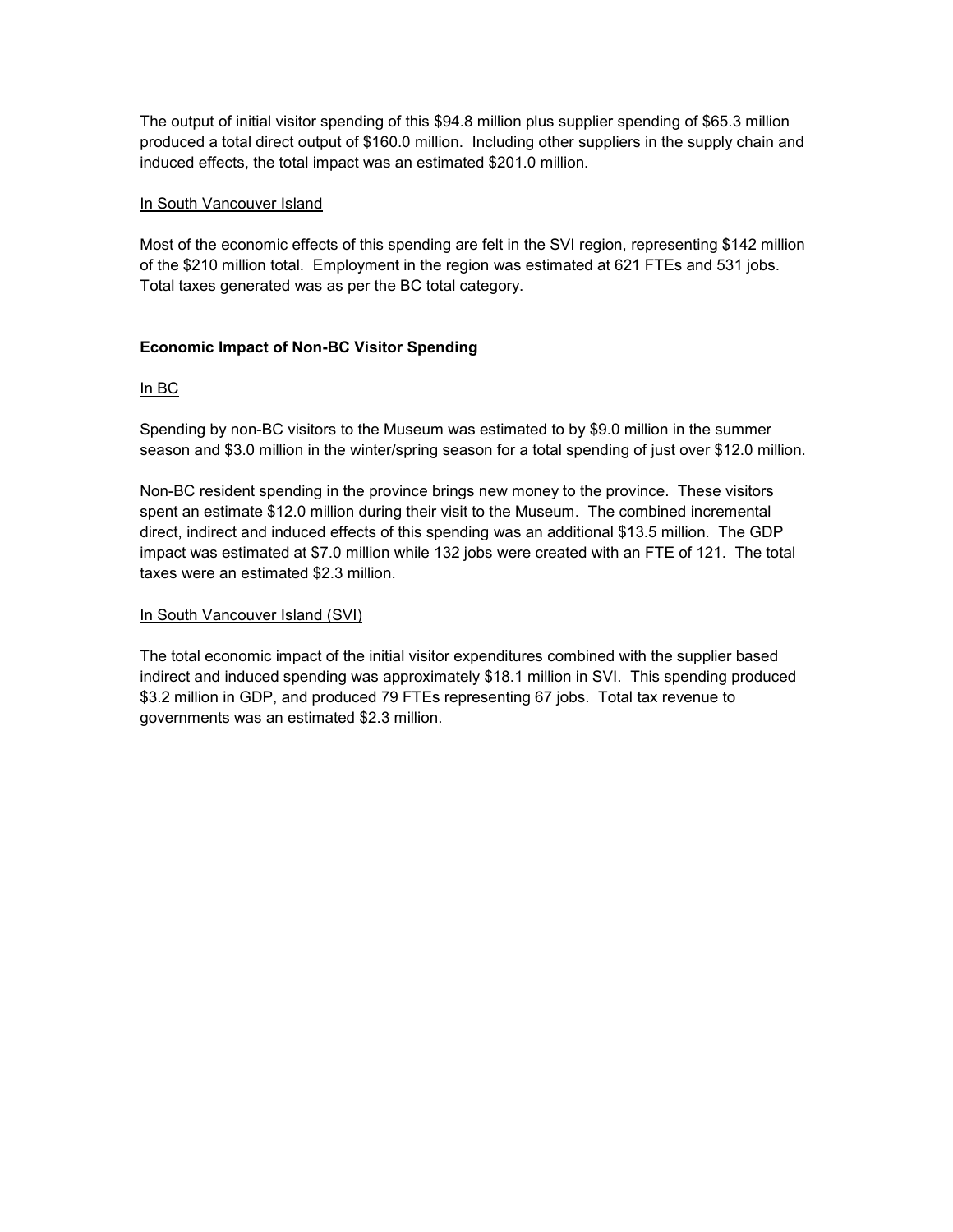### **Table of Contents**

Letter of Transmittal

Executive Summary

| 1.0              | <b>INTRODUCTION</b>                               | 1              |
|------------------|---------------------------------------------------|----------------|
| 1.1              | <b>Background and Objectives</b>                  | 1              |
| 1.2              | Research Approach and Work Plan                   | $\overline{2}$ |
| 1.3              | <b>Economic Measures</b>                          | $\overline{2}$ |
| 2.0              | <b>ECONOMIC IMPACTS OF MUSEUM SPENDING</b>        | 4              |
| 2.1              | <b>Direct Spending</b>                            | 4              |
| 2.2              | <b>Total Economic Impact</b>                      | 5              |
| 3.0              | <b>ECONOMIC IMPACT OF VISITOR SPENDING</b>        | 9              |
| 3.1              | <b>Visitor Spending Analysis</b>                  | 9              |
| 3.2              | Economic Impact of All Visitor Spending           | 17             |
| 3.2.1            | All Visitors Spending Economic Impact in BC       | 17             |
| 3.2.2            | All Visitors Spending Economic Impact in SVI      | 19             |
| 3.3 <sub>2</sub> | Economic Impact of Non-BC Resident Spending       | 20             |
| 3.3.1            | Economic Impact of Non-BC Resident Spending in BC | 21             |
|                  |                                                   |                |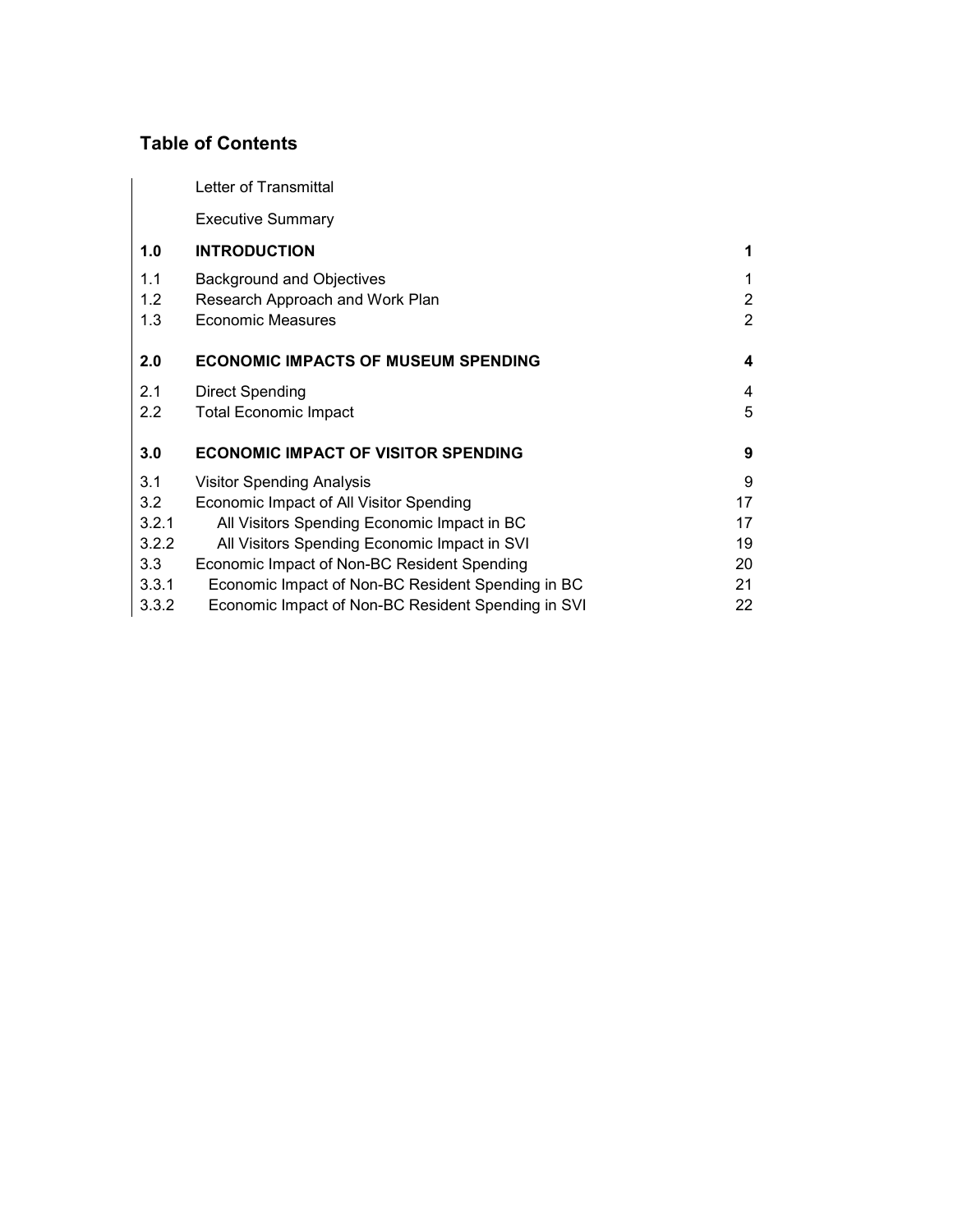### **1.0 INTRODUCTION**

### **1.1 BACKGROUND AND OBJECTIVES**

The Royal British Columbia Museum (RBCM) is required to analyze its impact on the economy of the province annually. The museum also conducts impact analysis of the special exhibitions it stages periodically at the facility. The museum has been undertaking these analyses for many years and this report continues the series.

This report documents the economic impact for the April 1/18 to March 31/19 fiscal year. The overall purpose of the research is to prepare an economic impact analysis, documenting the impact created within the provincial economy by museum.

Three specific topics are addressed:

- − Spending by non-local visitors to the museum
- − Spending by non-BC resident visitors to the museum
- − Spending by the RBCM on operations

Spending by visitors to the museum includes those persons

- − residing outside of South Vancouver Island who travelled to the Greater Victoria area, and
- − whose main purpose of trip was to visit the RBCM

Visitors from outside BC whose main purpose of trip was to visit the museum were the focus of the Non-BC resident category. Spending by the museum on operations included a range of line items from building costs and marketing to salaries and wages.

The analysis produces impact estimates for the province as a whole and for the local area described as Southern Vancouver Island (SVI). This local study region is the area south of Nanaimo, basically encompassing the Capital Regional District and the Cowichan Valley Regional District.

Measures used are:

- − Output (all spending )
- − Gross Domestic Product (net impact on the economy)
- − Employment (number of jobs and full-time equivalents FTEs)
- − Taxes (federal, provincial and local)

The reporting requirements were to prepare two separate documents - one covering the fiscal year from April 1/18 to March 31/19, and the other for the Egypt exhibition. This report covers the fiscal year ending March 31/19.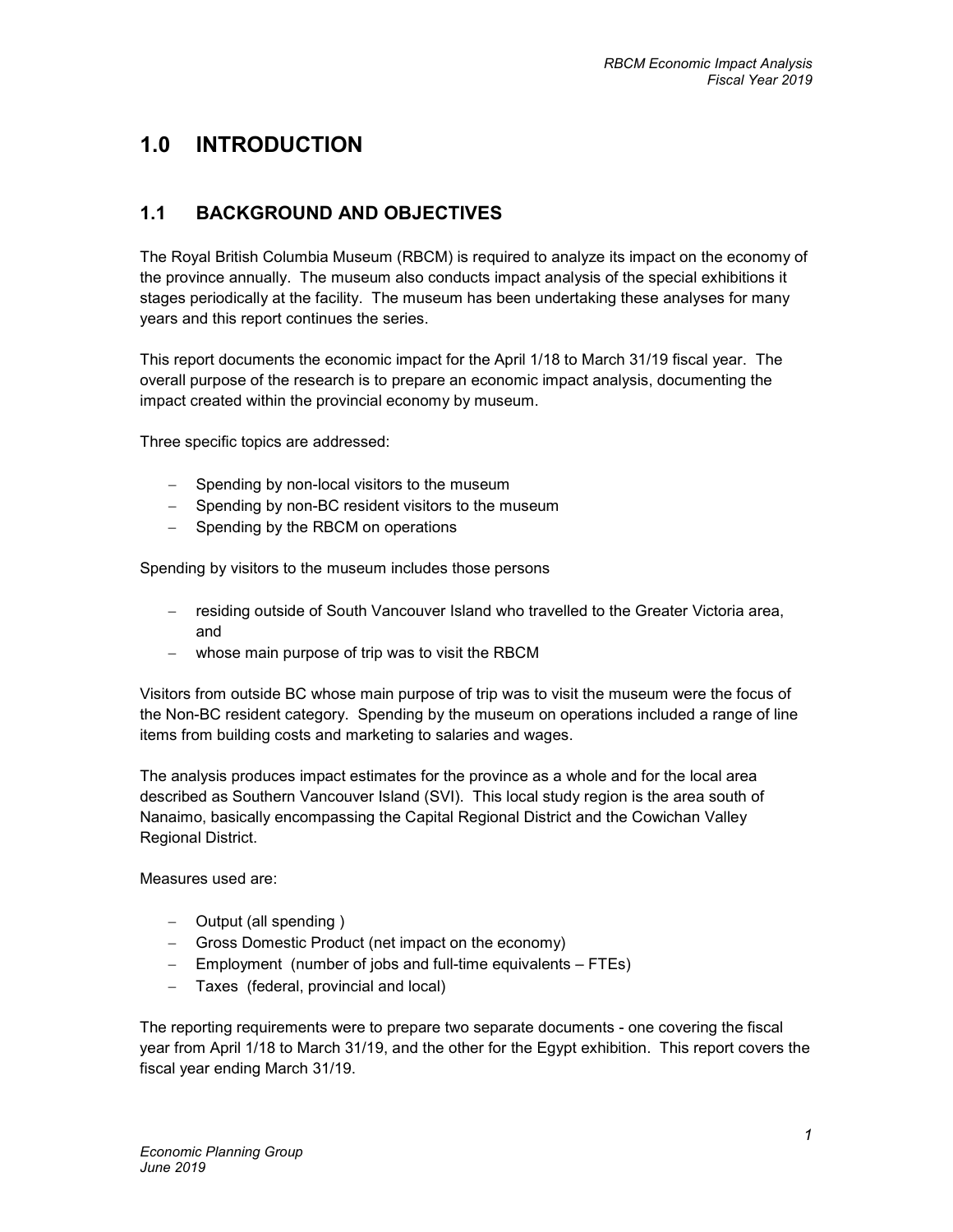### **1.2 RESEARCH APPROACH AND WORK PLAN**

Information on spending by museum visitors was provided by visitor surveys conducted by EventCorp Services Inc. – a consumer survey firm contracted by the RBCM annually for the past several years. Information on visitor counts was supplied by the RBCM. The EventCorp surveys also provide details on visitor origin, party size, and length of stay – data used in the analysis. This analysis produces an estimate of direct spending by museum visitors, in two categories of "All Visitors" and "Non-BC Resident Visitors".

A separate category of analysis focuses on spending by the RBCM on goods and services to operate the facility. This spending also creates economic impact in the community and beyond. This topic is tallied to maintain consistency with economic analyses conducted in past years.

To estimate the total economic impact, including indirect and induced effects , the BC Input Output Model was used. This is the official model of the BC Government, operated by BC Stats, and is the model used in the earlier RBCM analyzes. To expedite the analysis, copies of the model runs produced in earlier years were provided by the RBCM (of which the most recent year was the fiscal year ending in March 2017.) Utilizing these spreadsheets eliminated both the time required for BC Stats to run the models, and the cost.

The models have been pro-rated to FY19 using the latest visitor survey spending projections and operating expenditures of the museum. This tactic was used for all three sets of analysis (i.e., all visitors, out of province visitors and RBCM spending).

### **1.3 ECONOMIC MEASURES**

The analysis process to calculate economic impact starts with tallies of direct spending – by visitors to the museum and by RBCM spending on operations. These values are used to estimate the total economic impact, including spin-off or multipliers effects (i.e., indirect and induced effects as defined below).

To estimate total economic benefits, direct spending estimates are inputted into the BC Input-Output Model. The BCIOM is a statistical replication of the provincial economy, and by inputting direct expenditure data, the model produces outputs describing impacts of various measures of the provincial economy.

Model output is generated describing impacts on the overall BC economy and on South Vancouver Island (SVI). As noted, SVI is defined as the area south of Nanaimo and includes Greater Victoria, Sooke, Port Renfrew, Malahat, Mill Bay, Duncan, Cowichan Valley, Chemainus, and Ladysmith (generally the Capital and Cowichan Valley Regional Districts).

Impact on the economy is made up of the following three components:

**Direct effects** measure the economic activity resulting from the museum expenditures on operations and expenditures by visitors. Museum expenditures includes salaries paid to employees and moneys spent on BC companies supplying goods and services to operate the museum. Visitor expenditures include money spent on travel within the study area including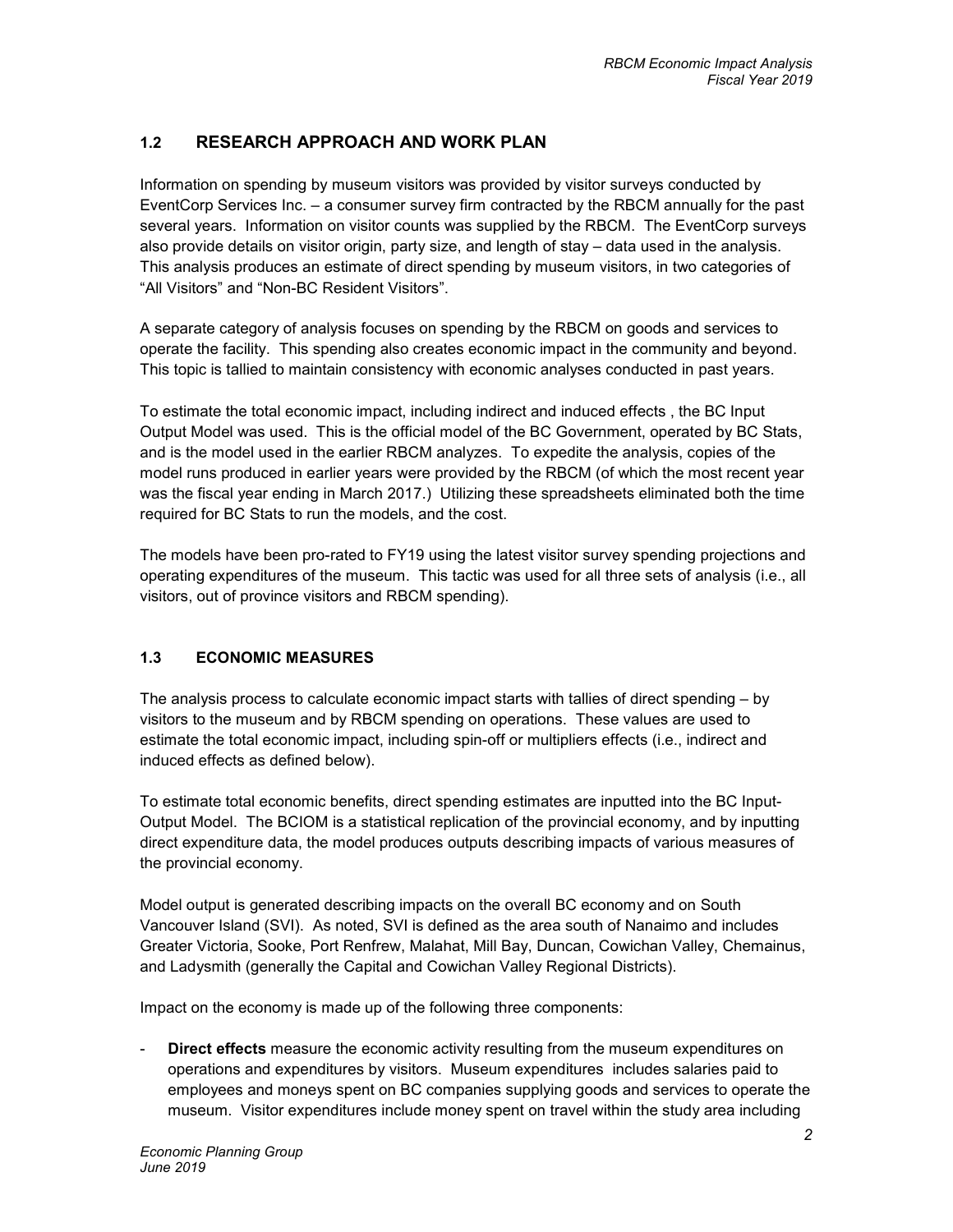accommodations, food & beverage, groceries, retail shopping, recreation & entertainment, transportation, and other miscellaneous travel related expenditures.

- **Indirect effects** measure the economic activity generated by sectors that supply goods and services used in the direct activities. These are often referred to as secondary effects as they measure expenditures that occur subsequent to the initial or direct spending. This category includes companies that supply goods and services to the museum, and to the businesses providing goods and services to visitors to the museum.
- **Induced effects** measure the overall impact created by additional income accruing to individuals whose work was created by the direct and indirect activities described above. It reflects the spending of salaries paid to persons employed by the museum, plus employees of companies supplying goods and services to the museum, and the travel service business described above.

The economic impact analysis process produces four key measures of economic activity - all of which have a direct, indirect and induced component. These are:

- **Total Economic Output** is the sum of all revenues generated in the BC economy that result from the direct spending of the museum and its visitors. It is a measure of the total economic activity created by the museum.
- − **Gross Domestic Product (GDP**) is the measure of the value added by all the activities supported by the museum spending and spending by visitors who have come to the region to visit the museum. It nets our all the supply chain transactions that occur prior to delivery of the final good or service.
- **Employment** is the number of jobs and the full-time equivalents (FTEs) that are created by museum operations and visitor spending. Employment estimates are derived from information on average annual wages and the estimated labour/household income from each industry.
- **Taxes** are revenues accruing to all three levels of government:

| Canada              | Federal personal income taxes, Corporate income taxes, Gasoline<br>taxes, Federal excise taxes, Goods and services taxes |
|---------------------|--------------------------------------------------------------------------------------------------------------------------|
| British<br>Columbia | Provincial personal income taxes, Corporate income taxes,<br>Licences, Fees and permits                                  |
| <b>SVI</b>          | Licences, Dues and permits, Property taxes, Business taxes                                                               |

The maintain consistency with earlier economic impact analyses, information is also provided on household income and average annual wages.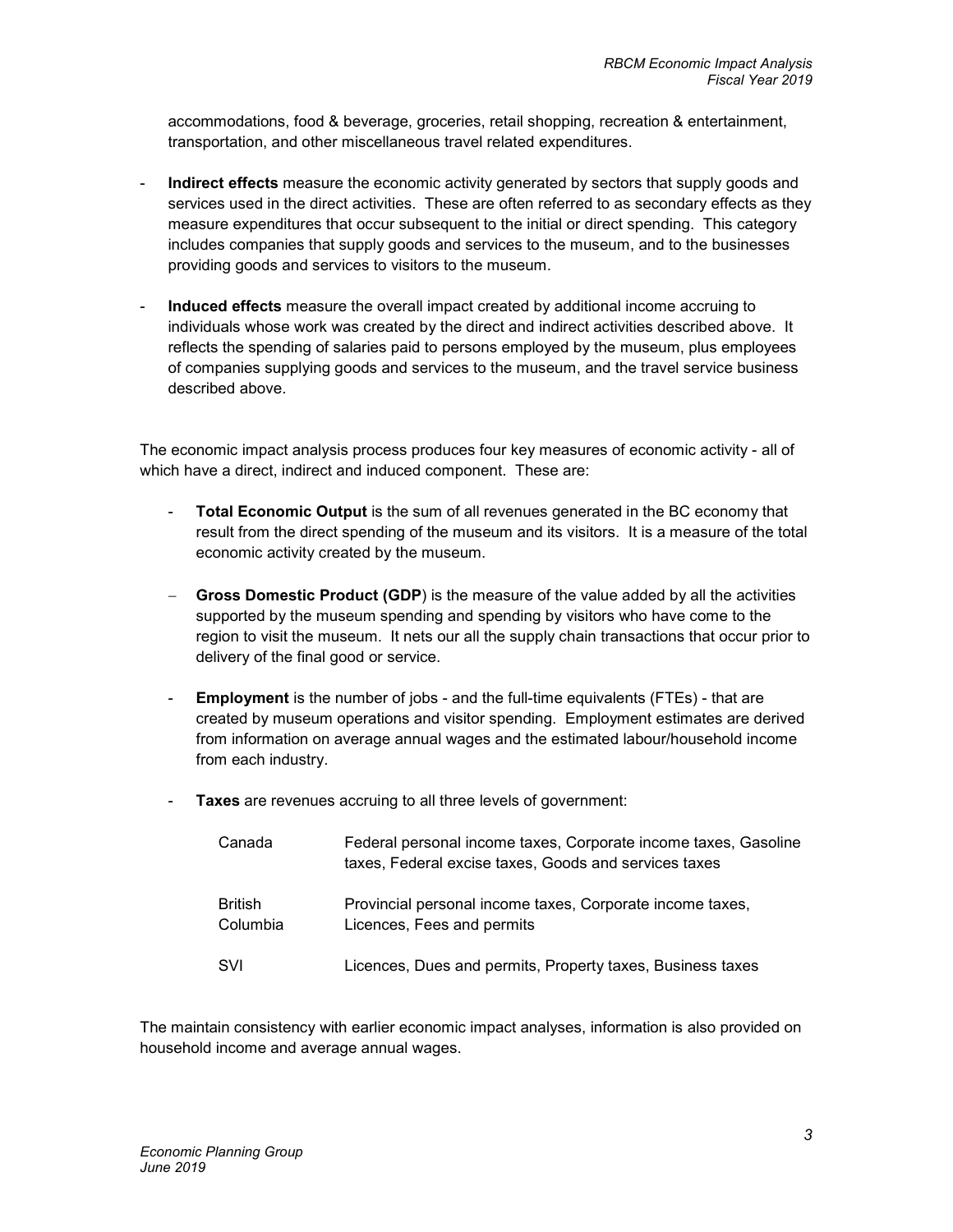### **2.0 ECONOMIC IMPACTS OF MUSEUM SPENDING**

### **2.1 DIRECT SPENDING**

The RBCM spends money annually to operate the facility, which in turn creates activity in both the local and provincial economies. The draft Statement of Financial Operations made available for this analysis is as follows:

| ROYAL BRITISH COLUMBIA MUSEUM<br>STATEMENT OF FINANCIAL OPERATIONS<br><b>AS AT MARCH 31</b> |                         |            |            |  |  |  |  |
|---------------------------------------------------------------------------------------------|-------------------------|------------|------------|--|--|--|--|
|                                                                                             | 2018 Budget<br>(Note 4) | 2019       | 2018       |  |  |  |  |
| <b>Expenses</b>                                                                             |                         |            |            |  |  |  |  |
| Salaries and benefits                                                                       | 10,607.562              | 10,603,951 | 9,816,244  |  |  |  |  |
| <b>Building costs</b>                                                                       | 2,267.073               | 2,413,576  | 2,555,426  |  |  |  |  |
| Amortization                                                                                | 1,050,796               | 928,594    | 894,722    |  |  |  |  |
| Security                                                                                    | 921,270                 | 915,244    | 870,980    |  |  |  |  |
| Grant in lieu of property taxes                                                             | 697,000                 | 640,189    | 707,710    |  |  |  |  |
| Special exhibitions (Note 9)                                                                | 1,620,834               | 1,507,441  | 926,951    |  |  |  |  |
| Systems and telecommunications                                                              | 905,055                 | 897,225    | 931,342    |  |  |  |  |
| Professional services                                                                       | 950,373                 | 663.534    | 572,658    |  |  |  |  |
| Materials and supplies                                                                      | 510,485                 | 603,317    | 484,379    |  |  |  |  |
| Offsite Storage                                                                             | 725,000                 | 704.948    | 697,541    |  |  |  |  |
| Marketing and communications                                                                | 410.786                 | 298,610    | 392,956    |  |  |  |  |
| Office and business                                                                         | 614.733                 | 1.049.391  | 669,303    |  |  |  |  |
| Insurance                                                                                   | 220,000                 | 198,498    | 200,806    |  |  |  |  |
| Travel                                                                                      | 392.851                 | 285,645    | 269,343    |  |  |  |  |
| <b>Bank charges</b>                                                                         | 100,000                 | 158,489    | 101,830    |  |  |  |  |
| Collections and artifacts                                                                   |                         | 152,706    | 350,113    |  |  |  |  |
| Donations (Note 15)                                                                         |                         |            | 200,000    |  |  |  |  |
| Other                                                                                       | 305,761                 | 90,481     | 46,493     |  |  |  |  |
|                                                                                             | 22,299.579              | 22,111,838 | 20,688,796 |  |  |  |  |

|  | Table 1: RBCM Statement of Financial Operations, Fiscal Years 2018 and 2019 |  |  |  |
|--|-----------------------------------------------------------------------------|--|--|--|
|  |                                                                             |  |  |  |

Source: RBCM

To more accurately reflect actual spending, some adjustments have been made to the \$22.112 million 2019 expenditure.

Amortization is a non-cash expense and has been deleted here and replaced with 2019 fiscal year additions to capital assets (as per note 10 to the draft financial statements). This adjustment is considered a more accurate reflection of purchasing activity during the year. The deleted amortization of \$895,000 is replaced by the capital asset purchases of \$1.096 million.

Destination Cinema operates the IMAX theatre and reimburses the RBCM for their portion of cashier services and for security. \$250,000 has been netted out of the salary line item as per the FY17 analysis. The net adjustment of -\$49,000 results in a revised fiscal year expenditure of \$22.063 million.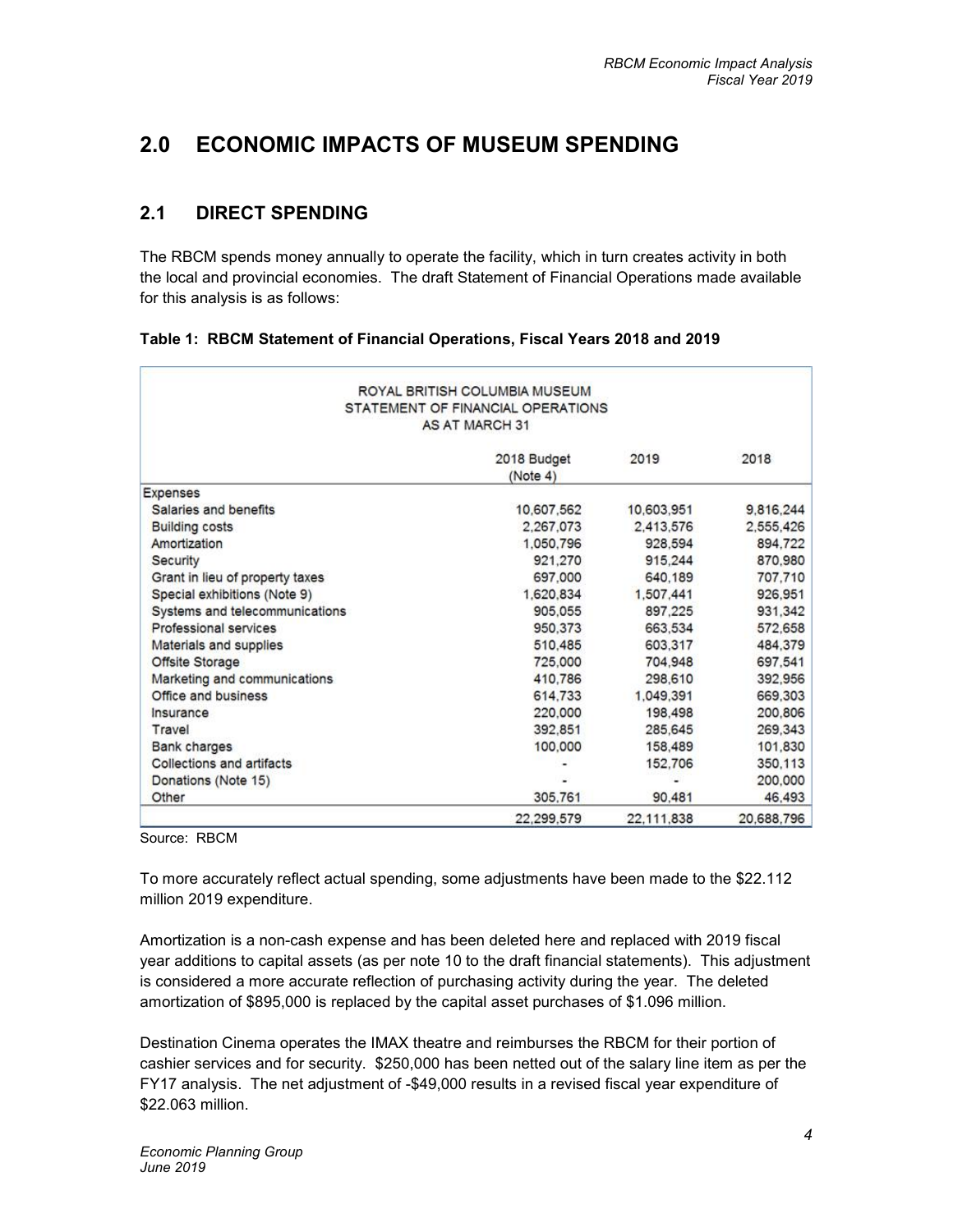### **2.2 TOTAL ECONOMIC IMPACT**

The Input-Output modelling incorporates a tally of the expenditures on imports. These are products and services that are supplied by firms in other provinces and/or countries. Because these expenditures do not benefit the BC economy they are subtracted out before the calculations of indirect and induced effects are made.

The process described above produces estimates of the total economic impact created by all operations spending during the fiscal year. It includes separate estimates of spending benefiting all of BC, and spending that creates benefits only in SVI.

Based on findings from the BCIOM, museum spending of \$22.1 million produced an additional \$16.3 million of supplier industry and induced effects. The direct, indirect and induced effects of this spending are tabulated below.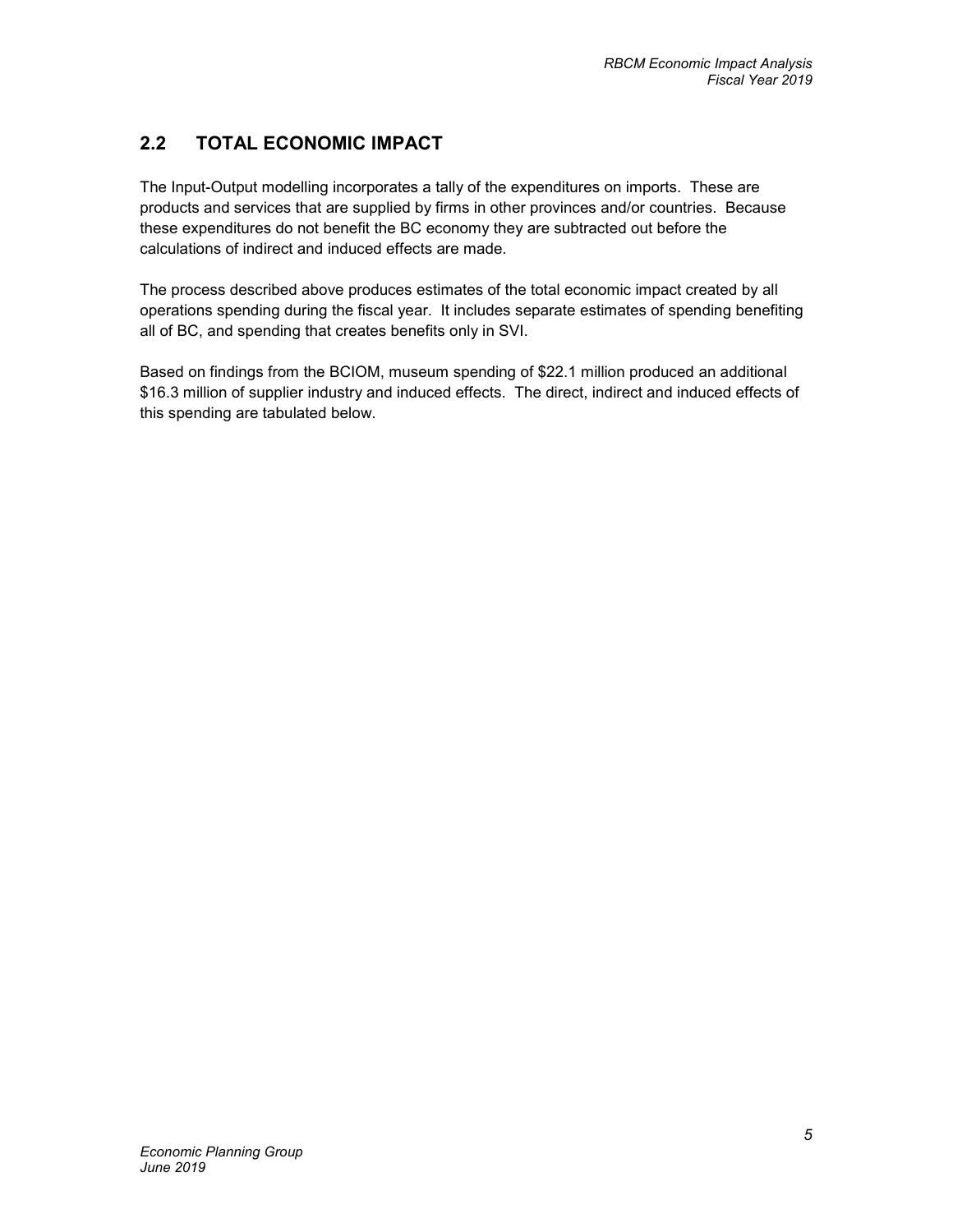| <b>Total impact of Fiscal 2019</b><br><b>Operations, including supplier</b> | <b>Direct</b> | Other<br>suppliers | <b>Total</b><br>Indirect* | Induced** | <b>Total</b><br>impact |
|-----------------------------------------------------------------------------|---------------|--------------------|---------------------------|-----------|------------------------|
| industry & induced effects                                                  |               |                    |                           |           |                        |
| Total project expenditures, museum<br>operation (\$M)                       | 22.063        |                    |                           |           |                        |
| Supplier industry & induced impacts<br>(SM)                                 | 8.563         | 4.162              | 12.725                    | 3.555     | 16.280                 |
| GDP at basic prices (\$M)                                                   |               |                    |                           |           | 19.632                 |
| Museum operation***                                                         | 10.781        |                    |                           |           | 10.781                 |
| Supplier industry & induced impacts                                         | 4.606         | 2.027              | 6.633                     | 2.217     | 8.851                  |
| Employment (#)****                                                          |               |                    |                           |           | 311                    |
| Museum operation (Model<br>estimate/Estimated by Client)                    | 204           |                    |                           |           | 204                    |
| Supplier industry & induced impacts                                         | 59            | 26                 | 86                        | 22        | 108                    |
| Employment (FTES)                                                           |               |                    |                           |           | 280                    |
| Museum operation (Model<br>estimate/Estimated by Client)                    | 175           |                    |                           |           | 175                    |
| Supplier industry & induced impacts                                         | 60            | 25                 | 85                        | 20        | 105                    |
| Household income (\$M)                                                      |               |                    |                           |           | 16.283                 |
| Museum operation                                                            | 10.033        | 0.000              | 0.000                     | 0.000     | 10.033                 |
| Supplier industry & induced impacts                                         | 3.252         | 1.398              | 4.650                     | 1.600     | 6.250                  |
| Average annual wage (\$ per employee)                                       |               |                    |                           |           | \$53,368               |
| Museum operation                                                            | \$50,267      |                    |                           |           | \$50,267               |
| Supplier industry & induced impacts                                         | \$55,848      | \$53,921           | \$55,254                  | \$74,905  | \$59,233               |
| Average annual wage (\$ per FTE)                                            |               |                    |                           |           | \$59,372               |
| Museum operation                                                            | \$58,644      |                    |                           |           | \$58,644               |
| Supplier industry & induced impacts                                         | \$55,303      | \$56,529           | \$55,666                  | \$81,477  | \$60,580               |
| Tax revenue (\$M)                                                           |               |                    |                           |           | 4.429                  |
| Museum operation                                                            | 2.650         |                    |                           |           | 2.650                  |
| Supplier industry & induced impacts                                         | 0.955         | 0.430              | 1.386                     | 0.393     | 1.779                  |

### **Table 2: Total Economic Impact of Fiscal 2019 Operations**

Notes:

\* The total indirect impact is the sum of the effect on direct suppliers and other supplier industries

\*\* Assumes a social safety net is in place. Includes effects generated by project spending and activities of supplier industries

\*\*\* Project expenditure data provided by clients may not include all components of GDP (e.g., operating surplus) \*\*\*\* Employment estimates are based on average annual wages in 2015.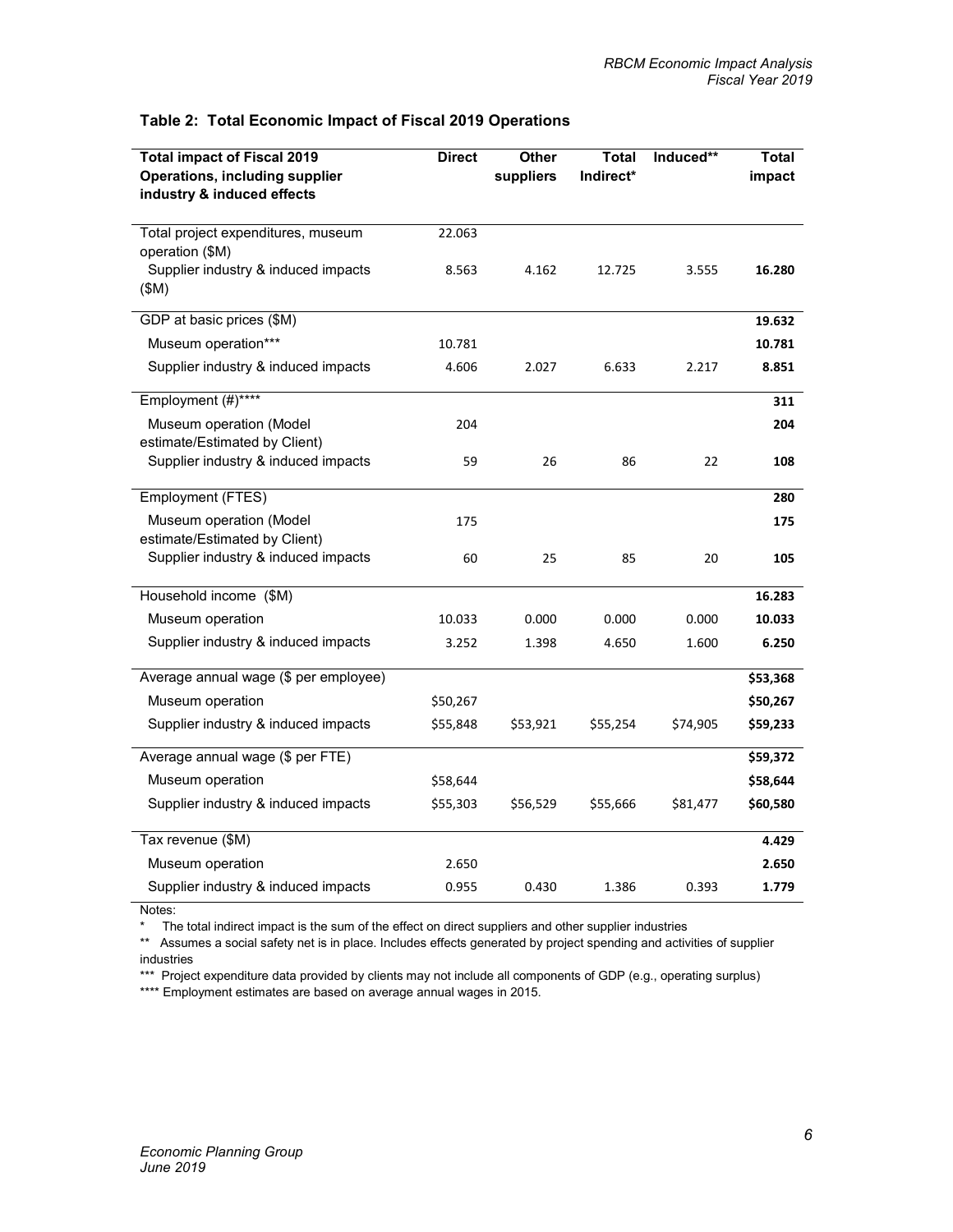| Total museum operations expenditures (\$M)                                        | 22.063 |
|-----------------------------------------------------------------------------------|--------|
| minus leakages:                                                                   |        |
| imports from other countries                                                      | 0.790  |
| imports from other provinces                                                      | 1.660  |
| other leakages (e.g. withdrawals from inventory)                                  | 0.017  |
|                                                                                   |        |
| Equals:                                                                           |        |
| Purchases of goods & services (including labour and profits) produced in BC (\$M) | 0.888  |
| Of which:                                                                         |        |
| Wages, benefits, mixed income and operating surplus (\$M)                         | 0.455  |
| Taxes on products net of subsidies (\$M)                                          | 0.252  |
| Taxes on factors of production net of subsidies (\$M)                             | 0.749  |
| Direct BC supply (\$M)                                                            | 8.563  |

Note: Direct BC Supply is the change in BC supplier industry output associated with museum operation Source: BCIO Model as pro-rated from analysis done in FY17

### **Economic Impacts in BC**

Museum spending of \$22.1 million plus BC supplier spending of \$8.6 million produced a total direct economic effect of \$30.6 million. This total direct spending by the museum and suppliers resulted in a total economic output of just over \$38.3 million, including indirect and induced effects. The resulting GDP impact was \$19.6 million. The total number of jobs created was 311, representing an estimated 280 FTEs.

Total tax revenue accruing to all levels of government was estimated at \$4.4 million – including over \$2.2 million to the federal government, \$1.3 million to the provincial government, and nearly \$890,000 to municipal governments.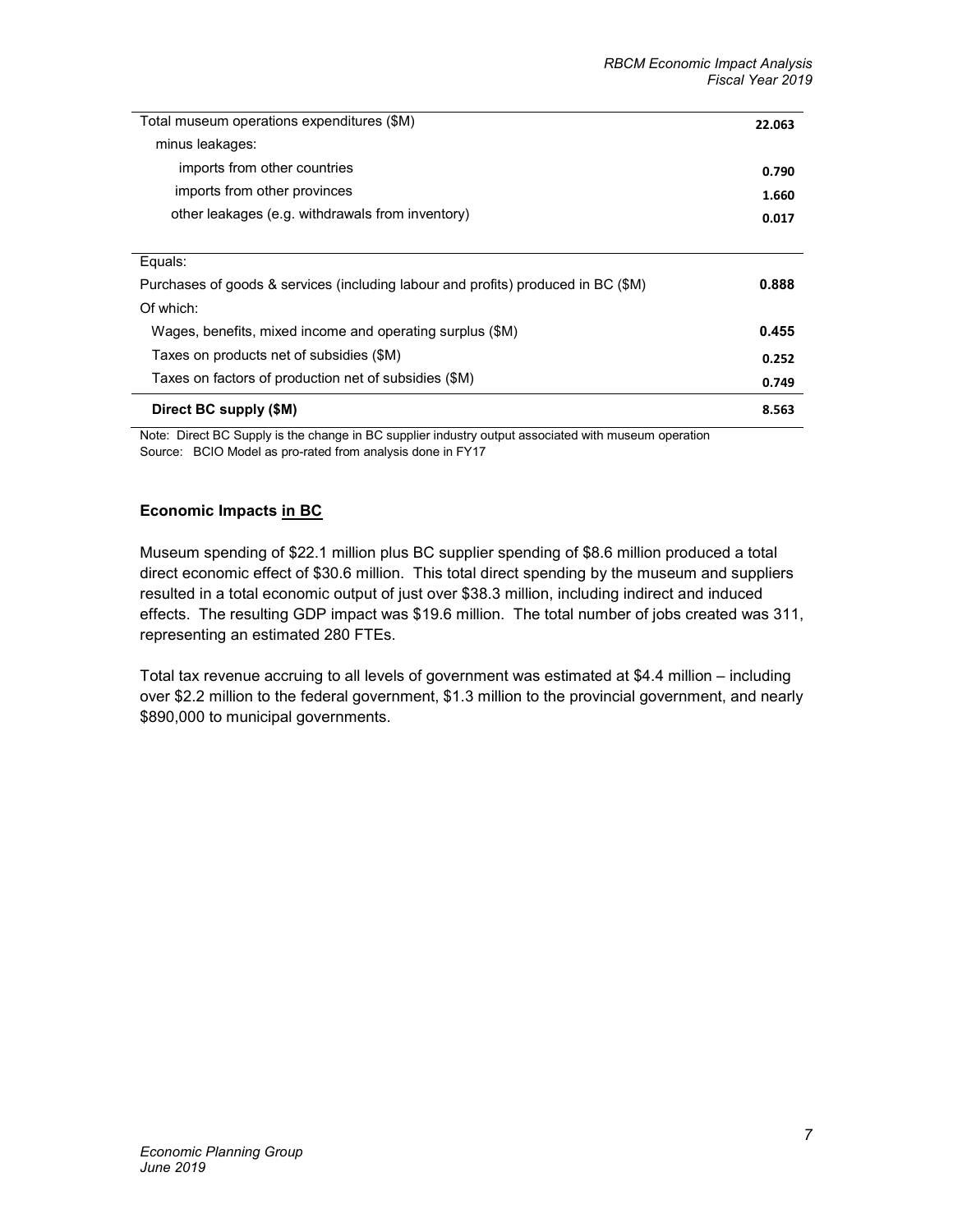| <b>Economic Measures by Type based on</b> |               |           | Total       |                |            |
|-------------------------------------------|---------------|-----------|-------------|----------------|------------|
| \$22.063 million in Operating Costs       |               |           | indirect    |                | Total      |
|                                           | <b>Direct</b> | Other     | impact (all |                | indirect & |
|                                           | suppliers     | suppliers | suppliers)  | <b>Induced</b> | induced    |
| Total Output (\$M)                        | \$30.625      | \$4.162   | \$34.788    | \$3.555        | \$38.343   |
| Total GDP (\$M)                           | \$15.387      | \$2.027   | \$17.414    | \$2.217        | \$19.632   |
| Total Employment (# of jobs)              | 263           | 26        | 289         | 22             | 311        |
| <b>Total Employment (FTEs)</b>            | 234           | 25        | 260         | 20             | 280        |
| Total household income (\$M)              | \$13.285      | \$1.398   | \$14.682    | \$1.600        | \$16.283   |
| <b>Tax Revenue</b>                        |               |           |             |                |            |
| Federal (\$M)                             | \$1.800       | \$0.247   | \$2.048     | \$0.189        | \$2.237    |
| Provincial (\$M)                          | \$1.043       | \$0.151   | \$1.194     | \$0.127        | \$1.321    |
| Municipal (\$M)                           | \$0.762       | \$0.032   | \$0.794     | \$0.077        | \$0.871    |
| Total Revenue (\$M)                       | \$3.606       | \$0.430   | \$4.036     | \$0.393        | \$4.429    |

### **Table 3: Economic Impacts of RBCM Spending in BC**

Source: Spreadsheets supporting FY17 Economic Impact report, pro-rated to FY19

### **Economic Impacts in SVI**

Total spending generated in the SVI region based on museum operating expenditures was an estimated \$26.4 million in FY19. This produced a GDP effect on the local economy of \$13.3 million.

The total number of jobs created was 230 representing 198 FTEs. Tallies of Direct, Indirect and Induced effects are tabulated below. (Note that tax revenues are the same as tallied above.)

#### **Table 4: Economic Impact of RBCM Spending in SVI**

|                                            |               |           | <b>Total</b> |         |            |
|--------------------------------------------|---------------|-----------|--------------|---------|------------|
| <b>Category of Economic Measures based</b> |               |           | indirect     |         | Total      |
| on \$22.063 million in Operating Costs     | <b>Direct</b> | Other     | impact (all  |         | indirect & |
|                                            | suppliers     | suppliers | suppliers)   | Induced | induced    |
| Total output (\$M)                         | \$24.535      | \$0.649   | \$25.183     | \$1.213 | \$26.396   |
| Total GDP (\$M)                            | \$12.108      | \$0.270   | \$12.378     | \$0.929 | \$13.307   |
| Total employment (# of jobs)               | 220           | 5         | 225          | 5       | 230        |
| <b>Total Employment (FTES)</b>             | 191           | 4         | 195          | 3       | 198        |
| Total household income (\$M)               | \$11.176      | \$0.227   | \$11,403     | \$0.780 | \$12.183   |

Source: Spreadsheets supporting FY17 Economic Impact report, pro-rated to FY19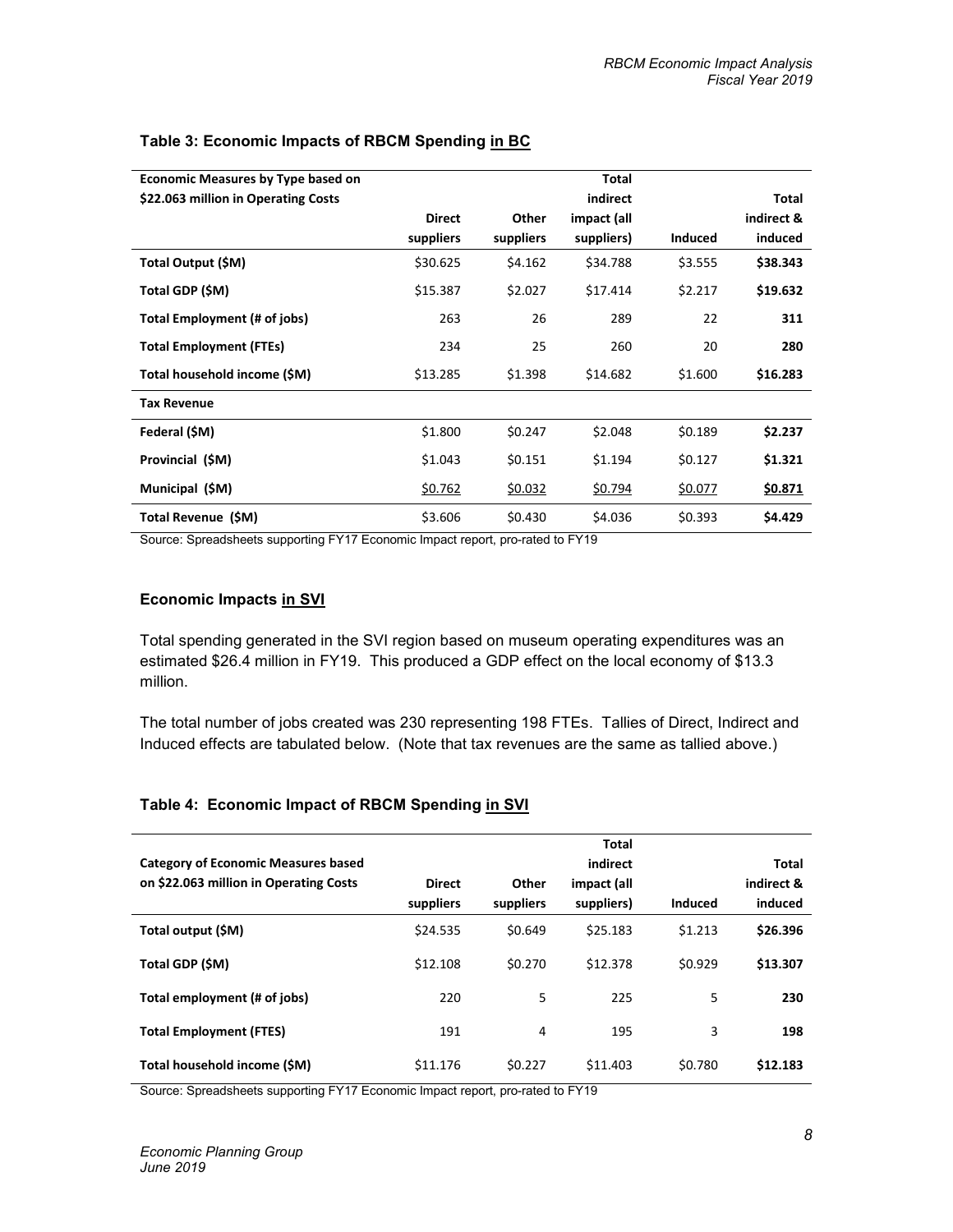### **3.0 ECONOMIC IMPACT OF VISITOR SPENDING**

### **3.1 VISITOR SPENDING ANLAYSIS**

### **Description of the Process**

Visitor spending analysis is based on visitation numbers (provided by RBCM) and spending information provided by two separate visitor surveys conducted by EventCorp Services. The two surveys were conducted to obtain visitor information during the high summer season and during the lower winter/spring season. Dates for the surveys were:

| Summer Season | July 27 to August 9, 2018     |
|---------------|-------------------------------|
| Winter/Spring | February 15 to April 10, 2019 |

These surveys have a range of objectives including customer motivation, advertising effectiveness, visitor satisfaction, and visitor characteristics. Of specific relevance to this economic impact research were objectives to determine:

- − Out of region visitor spending associated with museum visitation
- − Demographics of museum visitors
- − Characteristics of museum visitors

And, to collect sufficient sample size data that the responses can be extrapolated to the overall attendance with a reasonable margin of error.

#### Summer Survey:

A questionnaire, comprised of 98 screens, was developed and designed by RBCM management and EventCorp. EventCorp utilized seven electronic data collection units within the museum to administer data collection.

The data collection units were mounted on freestanding pedestals. Visitors were attracted to the survey by signage affixed to the pedestals and encouraged by the chance to win "Royal BC Museum Prize Pack Worth \$100."

The survey questionnaire was presented in English, French and Simplified Chinese texts. Most respondents (86%) completed the survey in English, 10% completed the survey in Simplified Chinese text and 4% chose the optional French text.

A total of 1,551 usable responses were obtained producing a margin of error of between 2.5% and 5.4%, nineteen times out of twenty.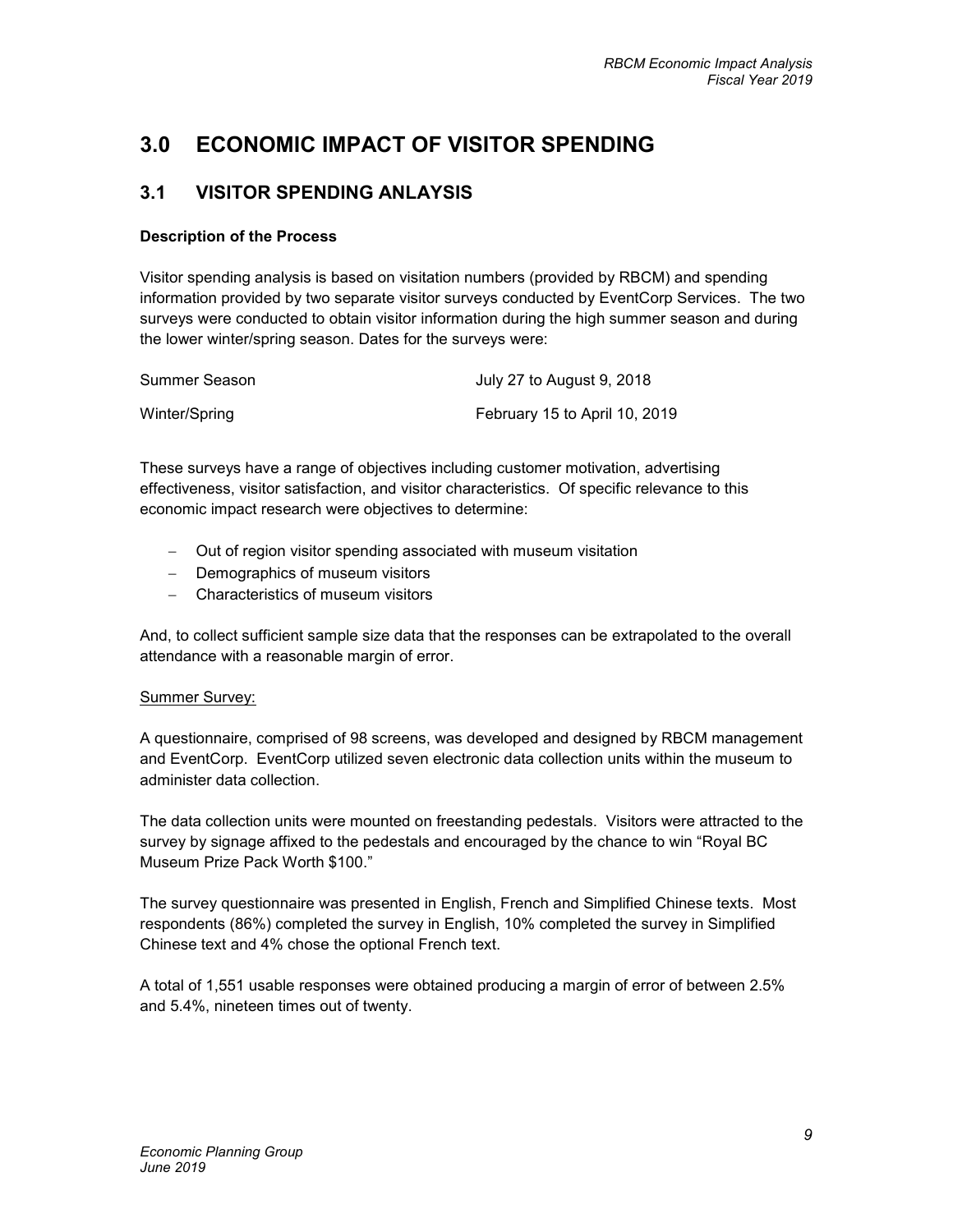### Winter/Spring Survey:

The on-site component of this survey was conducted from February 15 to March 6, 2019. An online survey to capture feedback from non-museum members was conducted from March 28 to April 10, 2019.

The onsite survey comprised 101 screens, utilizing 12 electronic data collection units. The survey questionnaire was presented in English, French and Simplified Chinese texts. Again, most respondents (91%) completed the survey in English, 10% completed the survey in Simplified Chinese text and 4% chose the optional French text. The online survey was also conducted only in English.

A total of 2,904 usable responses were obtained (onsite:1,843 and online:1,061). Margin of error confidence levels were reported to be between 1.8% and 3.7%, nineteen times out of twenty.

### **Visitor Totals**

The total number of visitors forms the basis for analyzing RBCM economic impact. Total paid visitation for the 2019 fiscal year was 379,849, ranging from a monthly high of 60,131 in August to a low of 14,374 in February. Total visitation to the museum - including complementary admissions and visits by members – was 473,813. Although non-revenue attendees did not pay an admission charge, they would still have incurred expenses during their visit to the museum, thereby creating economic impacts. However, most of the complementary<sup>1</sup> and member admissions are assumed to have been by local/SVI residents. Estimates provided by the RBCM are that approximately 85% of the complimentary and membership visits would be by locals. The resulting admissions used for analysis purposes are 393,944.

Visitor counts by month and by category are as follows:

 $\overline{a}$ 

<sup>&</sup>lt;sup>1</sup> Includes school programs, Indigenous persons, children (five and under), volunteers and VIPs.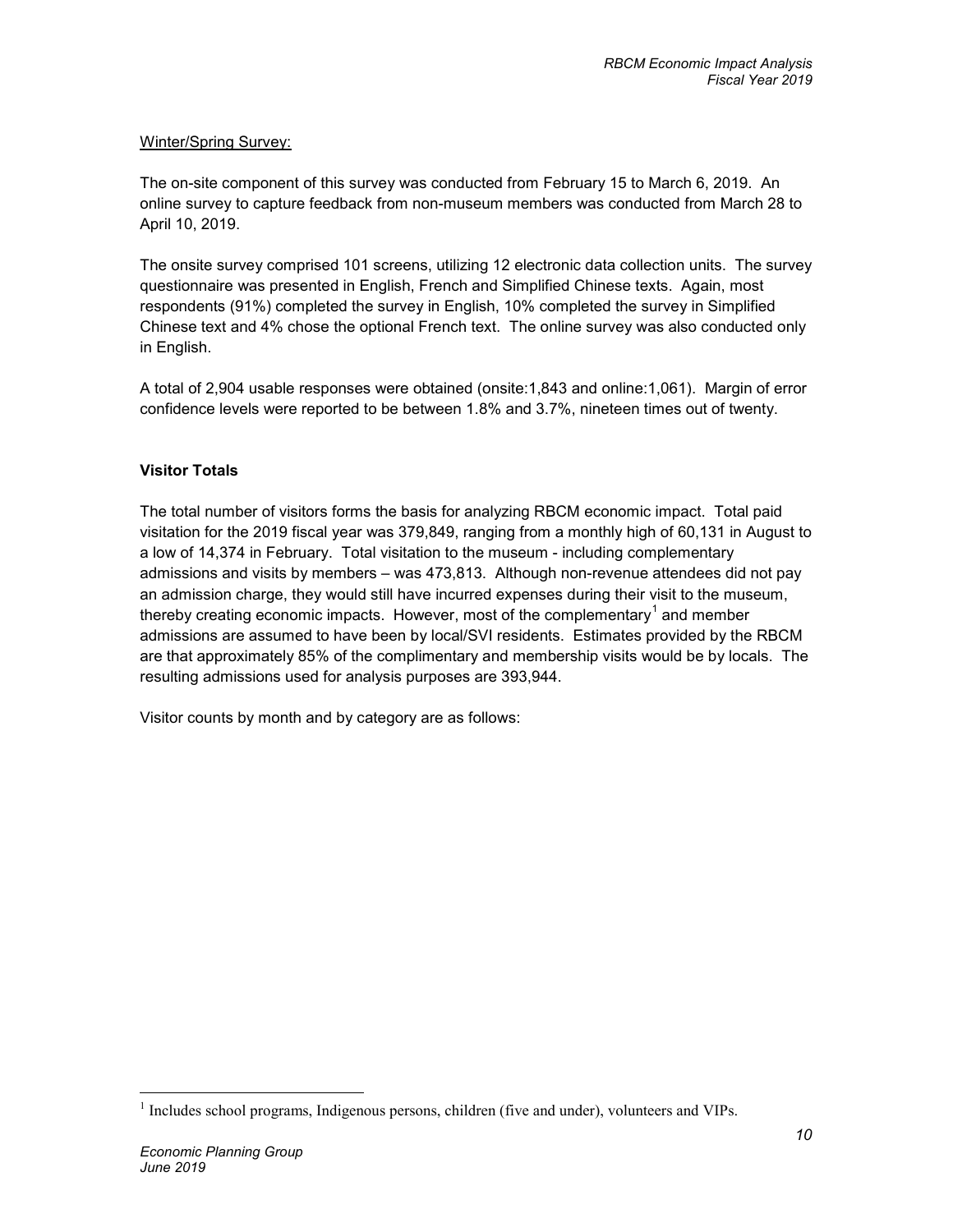| Month (FY19)                   | Paid              | Comp'd | <b>Memberships</b> | <b>Total</b>      | <b>Adjusted</b>       |
|--------------------------------|-------------------|--------|--------------------|-------------------|-----------------------|
|                                | <b>Attendance</b> |        | <b>Used</b>        | <b>Attendance</b> | <b>Total for</b>      |
|                                |                   |        |                    |                   | Analysis <sup>2</sup> |
| April                          | 17,487            | 4,939  | 270                | 22,696            | 18,268                |
| May                            | 28,457            | 3,476  | 2,161              | 34,094            | 29,303                |
| June                           | 42,665            | 4,909  | 8,526              | 56,100            | 44,680                |
| July                           | 54,242            | 3,855  | 3,557              | 61,654            | 55,354                |
| August                         | 60,131            | 4,531  | 4,107              | 68,769            | 61,427                |
| September                      | 35,938            | 2,278  | 2,866              | 41,082            | 36,710                |
| October                        | 26,553            | 2,185  | 2,161              | 30,899            | 27,205                |
| November                       | 23,759            | 2,548  | 3,253              | 29,560            | 24,629                |
| December                       | 31,615            | 3,174  | 5,754              | 40,543            | 32,954                |
| January                        | 18,670            | 1,676  | 1,749              | 22,095            | 19,184                |
| February                       | 14,374            | 12,487 | 3,485              | 30,346            | 16,770                |
| March                          | 25,958            | 5,335  | 4,682              | 35,975            | 27,461                |
| <b>Total</b>                   | 379,849           | 51,393 | 42,571             | 473,813           | 393,944               |
| <b>Total for Analysis</b>      | 379,849           | 7,709  | 6,386              | 393,944           |                       |
| Summer Season (May - Sept)     |                   |        |                    |                   | 227,473               |
| Spring/Winter Season (Oct-Apr) |                   |        |                    |                   | 166,471               |
|                                |                   |        |                    |                   |                       |

### **Table 5: RBCM Attendance by Month by Category**

Notes:

Includes all paid attendance and the estimated 15% non-local portion of Complimentary and Membership categories.

### **Visitors Origins**

Visitors to the RBCM come from around the world. Eight origin categories have been used for analysis based on findings from the two visitor surveys. During the summer "tourist" season the proportion of non-resident visitors is the highest with persons living outside of the SVI region comprising about two-thirds (65.7%) of the visitation. In the winter/spring survey period, non-BC residents represented just over one-third (37.8%) of visitors.

The tabulations produce estimates of the local visitors, non-local visitors, and visitors to the museum from outside BC. The analysis further provides tallies of the number of visitors who were attracted to the region mainly to visit the museum and those from outside the province whose main purpose of trip was to visit the RBCM. The findings are reported below.

 $\overline{a}$ 

 $2$  Complimentary and member admissions reduced to 15% of totals to represent non-local/SVI residents.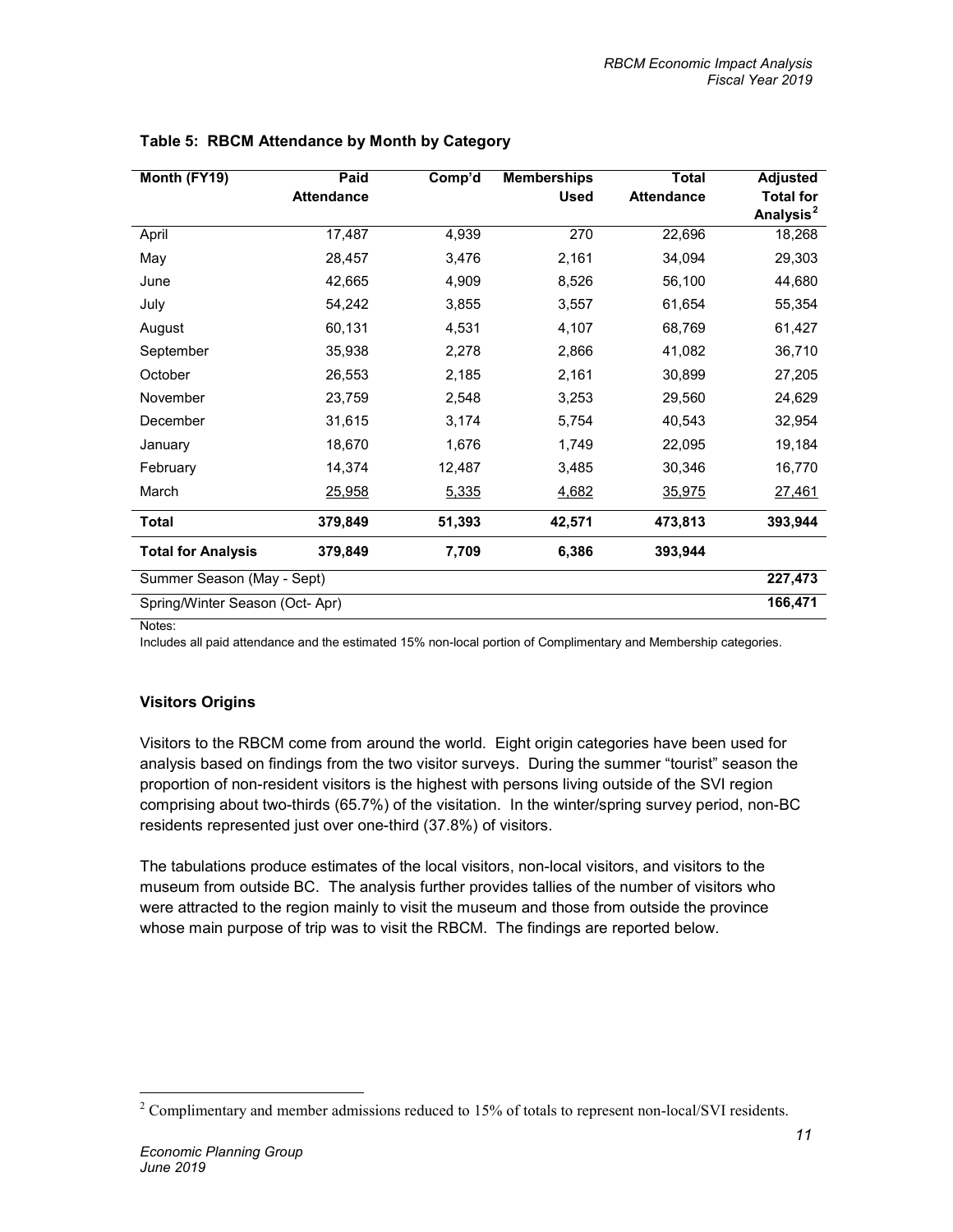|                                                                     | <b>Summer Season</b> |                | <b>Winter/Spring Season</b> |                |  |
|---------------------------------------------------------------------|----------------------|----------------|-----------------------------|----------------|--|
| <b>Origin of Visitors</b>                                           | <b>Visitor</b>       | <b>Percent</b> | <b>Visitor</b>              | <b>Percent</b> |  |
|                                                                     | <b>Estimate</b>      |                | <b>Estimate</b>             |                |  |
| Greater Victoria                                                    | 69,834               | 30.7%          | 93,224                      | 56.0%          |  |
| Vancouver Island South of Nanaimo                                   | 8,189                | 3.6%           | 10,321                      | 6.2%           |  |
| Vancouver Island Nanaimo & North                                    | 12,056               | 5.3%           | 12,485                      | 7.5%           |  |
| Greater Vancouver                                                   | 35,031               | 15.4%          | 20,642                      | 12.4%          |  |
| Other BC                                                            | 16,833               | 7.4%           | 5,826                       | 3.5%           |  |
| Other Canada                                                        | 20,018               | 8.8%           | 7,824                       | 4.7%           |  |
| <b>USA</b>                                                          | 34,576               | 15.2%          | 9,489                       | 5.7%           |  |
| International/Offshore                                              | 30,936               | 13.6%          | 6,659                       | 4.0%           |  |
| <b>Total Visitors</b>                                               | 227,473              | 100.0%         | 166,471                     | 100.0%         |  |
| Local Visitors from SVI                                             | 78,023               | 34.3%          | 103,545                     | 62.2%          |  |
| Visitors from Outside SVI                                           | 149,450              | 65.7%          | 62,926                      | 37.8%          |  |
| Visitors from Outside BC                                            | 85,530               | 37.6%          | 23,972                      | 14.4%          |  |
| Visitors Attracted to SVI Mainly to visit<br>Museum                 | 48,138               | 32.2%          | 27,216                      | 43.3%          |  |
| Visitors from Outside BC Attracted to<br>SVI Mainly to visit Museum | 6,887                | 8.1%           | 2,592                       | 10.8%          |  |

#### **Table 6: Museum Visitor Origins - Fiscal Year 2018/19**

Sources:

Summer Season: Eventcorp Services July 27 to August 9, 2018 (Season: May -Sept)

Winter/Spring Season: Eventcorp Services survey February 15 to April 10, 2019

Notes:

Visitors Attracted to SVI mainly to visit Museum from Q75: Only reason + Main reason + 10% of Small part Visitors from Outside BC Attracted to SVI Mainly to visit Museum: As above x 25% (estimate based on FY17 ratio)

### **Purpose of Visit**

Out-of-region survey respondents were asked about the purpose of their visit to the RBCM. One question asked if the respondent was aware of the RBCM before making their decision to visit the Victoria area. Three-quarters of summer season visitors stated that they were aware of the museum, while 85% of the winter/spring visitors were aware.

The visitor survey data included the answers from three categories of trip purpose responses. It included those who stated that visiting the museum was either the "only reason", the "main reason", and a portion (10%) of those who stated visiting the museum was a "small part of their decision" for their visit to the Victoria area.

In the summer season, about three in ten visitors (28.8%) cited the RBCM as being the reason for their visit. The draw of the museum was even higher, representing four in ten (40.2%) during the winter/spring season.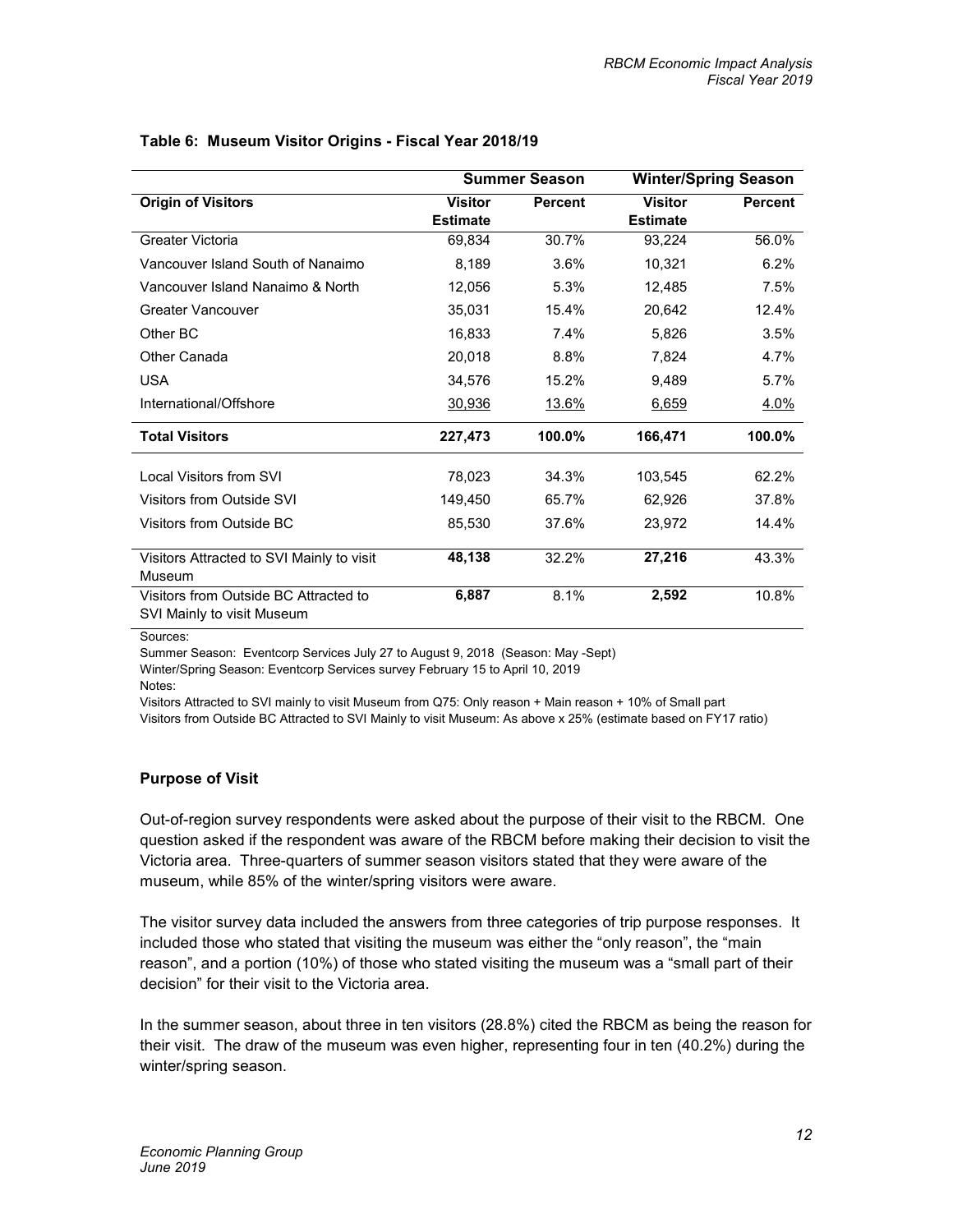In the summer season, a total of nearly 150,000 out-of-region persons visited the museum, of which just over 48,000 visitors came to the Victoria area specifically to see the RBCM.

In winter/spring season, nearly 167,000 out-of-region persons visited the museum, and 72,000 came specifically to see the museum.

Summer season survey results are tabulated in Table 7 below followed by winter/spring findings in Table 8.

### **Table 7: Summer Season: Estimate of Visitors Attracted to SVI Mainly to see RBCM**

*Question 74: Were you aware of the Royal BC Museum before you made your decision to visit the Victoria area?*

| <b>Asked only of Out-of-Region Visitors</b> | <b>Survey</b><br><b>Responses</b> | <b>Percent</b> | Number of<br><b>Visitors</b> |  |
|---------------------------------------------|-----------------------------------|----------------|------------------------------|--|
| Yes                                         | 233                               | 74.9%          | 111,938                      |  |
| No                                          | 78                                | 25.1%          | 37,512                       |  |
| <b>Total</b>                                | 311                               | $100.00\%$     | 149.450                      |  |

*Question 75: To what extent did the Royal BC Museum influence your decision to visit the Victoria area?*

| Asked only if respondent was from<br>out-of-region and knew about the<br>Museum before deciding to visit the<br>Victoria area. | <b>Survey</b><br><b>Responses</b> | <b>Percent</b> | Number of<br><b>Visitors</b> | <b>No. of Visitors</b><br><b>Attracted by</b><br><b>RBCM</b> |
|--------------------------------------------------------------------------------------------------------------------------------|-----------------------------------|----------------|------------------------------|--------------------------------------------------------------|
| Only reason                                                                                                                    | 14                                | 6.0%           | 8.967                        | 8,967                                                        |
| Main reason                                                                                                                    | 53                                | 22.8%          | 34,075                       | 34,075                                                       |
| Small part of decision                                                                                                         | 79                                | 34.1%          | 50,962                       | 5,096                                                        |
| Would have come anyway                                                                                                         | 86                                | 37.1%          | 55,446                       |                                                              |
| <b>Total</b>                                                                                                                   | 232                               | $100.0\%$      | 149,450                      | 48,138                                                       |

Source: Questions 74 and 75 from summer season EventCorp visitor survey.

#### **Table 8: Winter/Spring Season: Estimate of Visitors Attracted to SVI Mainly to see RBCM**

| Question 82: Were you aware of the Royal BC Museum before you made your decision to visit the<br>Victoria area? |                  |            |                 |  |
|-----------------------------------------------------------------------------------------------------------------|------------------|------------|-----------------|--|
| <b>Asked only to Out-of-Region Visitors</b>                                                                     | <b>Survey</b>    | Percent    | Number of       |  |
|                                                                                                                 | <b>Responses</b> |            | <b>Visitors</b> |  |
| Yes                                                                                                             | 285              | 85.1%      | 141.667         |  |
| No                                                                                                              | 50               | 14.9%      | 24,804          |  |
| <b>Total</b>                                                                                                    | 335              | $100.00\%$ | 166.471         |  |

*Question 83: To what extent did the Royal BC Museum influence your decision to visit the Victoria area?*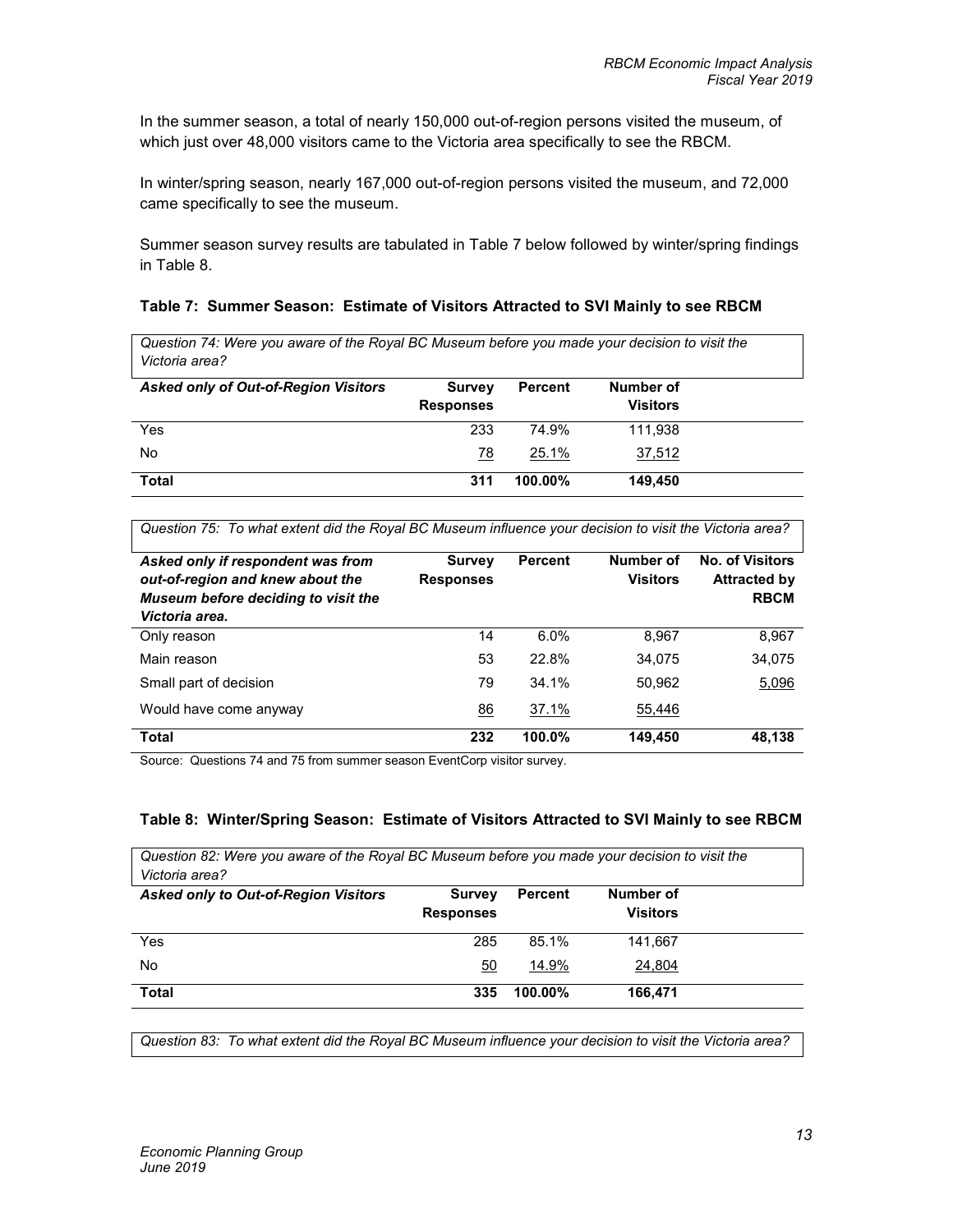| Asked only if respondent was from out-<br>of-region and knew about the museum<br>before deciding to visit the Victoria | <b>Survey</b><br><b>Responses</b> | <b>Percent</b> | Number of<br><b>Visitors</b> | <b>No. of Visitors</b><br><b>Attracted by</b><br><b>RBCM</b> |
|------------------------------------------------------------------------------------------------------------------------|-----------------------------------|----------------|------------------------------|--------------------------------------------------------------|
| area.                                                                                                                  |                                   |                |                              |                                                              |
| Only reason                                                                                                            | 42                                | 14.8%          | 24,706                       | 24,706                                                       |
| Main reason                                                                                                            | 72                                | 25.4%          | 42,353                       | 42,353                                                       |
| Small part of decision                                                                                                 | 84                                | 29.7%          | 49,412                       | 4.941                                                        |
| Would have come anyway                                                                                                 | 85                                | 30.0%          | 50,000                       |                                                              |
| <b>Total</b>                                                                                                           | 283                               | 100.0%         | 166,471                      | 72,000                                                       |

Source: Questions 82 and 83 from winter/spring season EventCorp visitor survey.

### **Visitor Expenditures by Category**

Visitor spending is a key element in estimating economic impact. Visitor spending is the product of the number of visitors times spending per day or per trip. The visitor spending estimates also correct for spending by local/SVI residents and captures only persons who live outside the region. The analysis also reflects only the spending of those persons whose reason for visiting the region was to go to the museum.

Survey respondents residing outside the SVI region were asked a series of questions about their spending in a number of categories. This information produced an overall total per person trip spending estimate. However, this raw survey data has been adjusted to more accurately reflect actual average expenditures. Considerations of type of accommodation used, family composition, length of stay were used to make these adjustments, which resulted in a blended average per person spending estimate on the trip to SVI. These adjustments are described below: 3

Accommodation: This category was adjusted to include visitors who stayed with family or friends or made other arrangements and did not answer the money spent on accommodation question. Also, visitors who said they were on a day trip to the SVI region (15.5% and 17.3% of visitors for Summer and Winter/Spring Season, respectively) were blended into the average accommodations cost.

| Adjustments                 | Summer Season | <b>Winter/Spring Season</b> |
|-----------------------------|---------------|-----------------------------|
| Staying with friends/family | 18.9%         | 20.5%                       |
| Other accommodations        | $13.1\%$      | 11.8%                       |
| Day Trippers                | 14.5%         | 17.3%                       |

These adjustments reduced the \$532 raw reported accommodations cost of the trip to \$285 for summer season visitors and from \$467 spent on accommodations to \$250 for winter/spring season visitors, representing an average paid by all visitors for their trip.

Child Visitors: Visitors aged 11 years and under were assigned \$0 spending, as all their spending is assumed to be included in the estimates provided by their parent / guardian. The

 $\overline{a}$ 

<sup>3</sup> Excerpted from C.E. Wetton Associates, *The Economic Impacts of the Royal BC Museum Operations*, p. 25, June 2017,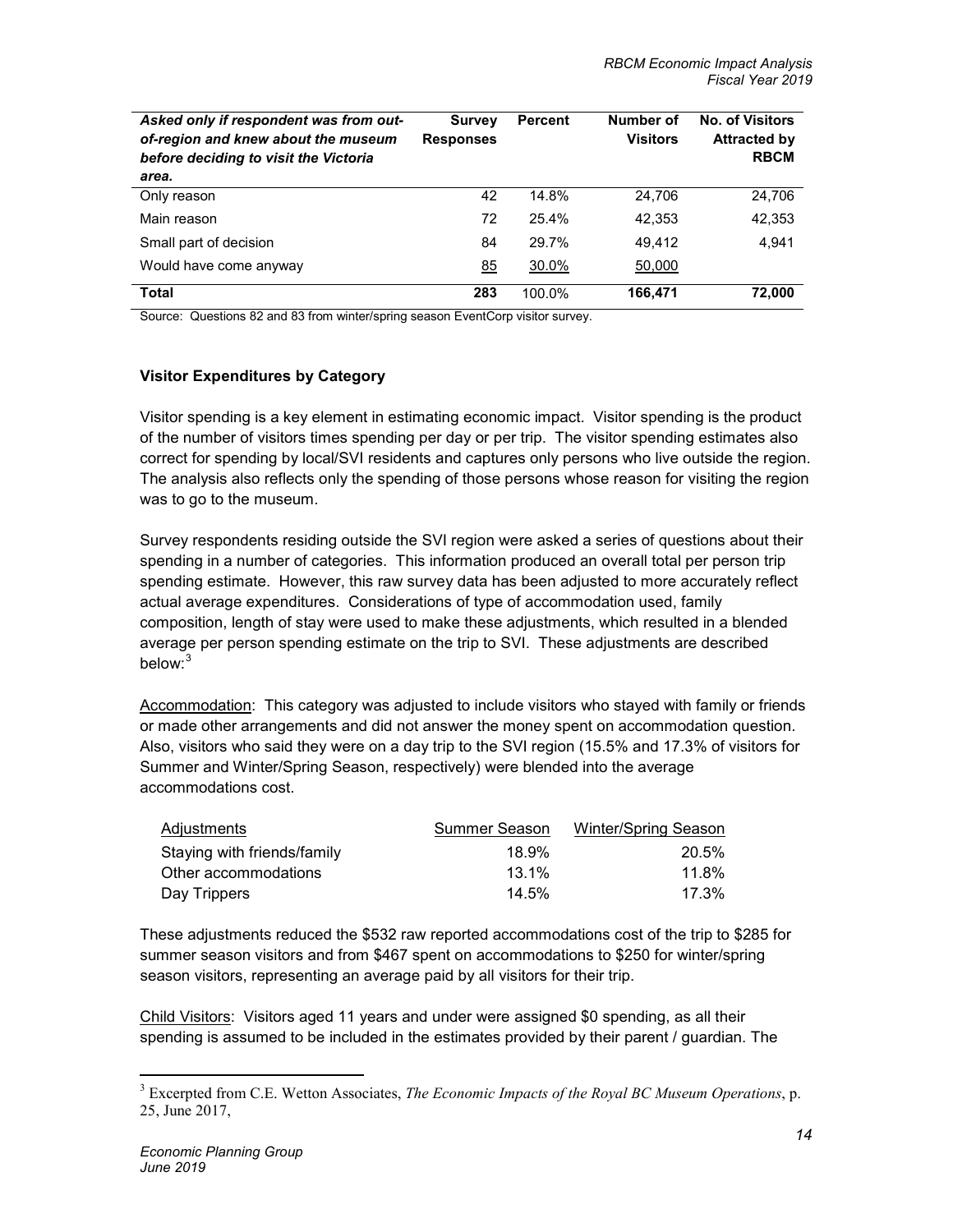average per person cost is blended to include the zero spending of these children – representing some 17% of the visitors in summer season and 13% of the visitors in winter/spring season.

Youth Visitors: Visitors aged 12 to 17 years were asked the same visitor spending questions as adults. The raw visitor spending data from the survey by age groups was examined in previous studies. The visitor spending data provided by Youth (14% of visitors in the summer season and 6% in winter/spring season) have been retained in the blended average spending.

Average number nights in SVI: Questions concerning average number of nights spent in SVI were only answered by respondents who said their trip away from home was at least one night. Respondents who were on a day-trip (15% and 17% of visitors for summer and winter/spring seasons, respectively) have been blended into the responses to produce an average 4.1 nights in SVI for summer season and 4.6 nights in SVI for winter/spring season.

|                                                      | <b>Summer Season</b>                                     |                                                      | <b>Winter/Spring Season</b>                                 |                                                      |
|------------------------------------------------------|----------------------------------------------------------|------------------------------------------------------|-------------------------------------------------------------|------------------------------------------------------|
| Average per person spending on trip<br>to SVI Region | <b>Exist Survey</b><br><b>Visitor</b><br><b>Spending</b> | <b>Adjusted</b><br><b>Visitor</b><br><b>Spending</b> | <b>Exist</b><br><b>Survey</b><br><b>Visitor</b><br>Spending | <b>Adjusted</b><br><b>Visitor</b><br><b>Spending</b> |
| Accommodation                                        | \$532                                                    | \$285                                                | \$467                                                       | \$250                                                |
| Restaurant, Bars, Lounges                            | \$324                                                    | \$269                                                | \$278                                                       | \$236                                                |
| Food, Liquor, Tobacco                                | \$153                                                    | \$127                                                | \$143                                                       | \$122                                                |
| Shopping                                             | \$192                                                    | \$159                                                | \$192                                                       | \$163                                                |
| <b>Recreational Activities</b>                       | \$193                                                    | \$160                                                | \$148                                                       | \$126                                                |
| Transportation                                       | \$217                                                    | \$180                                                | \$195                                                       | \$166                                                |
| Other                                                | \$161                                                    | \$134                                                | \$112                                                       | \$95                                                 |
| Average per person spending on trip<br>to SVI Region | \$1,772                                                  | \$1,314                                              | \$1,535                                                     | \$1,158                                              |
| <b>Survey Responses</b>                              | 220                                                      | 220                                                  | 261                                                         | 261                                                  |
| Average Nights - on trip                             | 6.4                                                      | 6.4                                                  | 4.2                                                         | 4.2                                                  |
| Average Nights - on SVI visit                        | 4.1                                                      | 4.1                                                  | 4.6                                                         | 4.6                                                  |
| Percent of Visitors on Day Trips to SVI              | 14.5%                                                    | 14.5%                                                | 17.3%                                                       | 17.3%                                                |
| Average Party Size on trips to SVI                   | 3.6                                                      | 4.6                                                  | 2.8                                                         | 2.8                                                  |

### **Table 9: Visitor Spending Estimates - Summer and Winter/Spring Seasons**

Sources: Eventcorp surveys of Museum visitors July 27 to August 9, 2018 and February 15 to April 10, 2019 Note: Survey responses adjusted to reflect no spending by children and youth utilizing reduction of 17% in summer season and 15% in winter/spring as per FY17 analysis.

### **Total Visitor Spending**

Total visitor spending has been estimated for those persons attracted to SVI mainly to see the RBCM. Separate tallies are provided for spending by All Visitors and by Non-BC residents.

Spending by All Visitors totalled just over \$63.2 million in the summer season and just over \$31.5 million in the winter/spring season, for a total of nearly \$94.7 million. Spending by non-BC visitors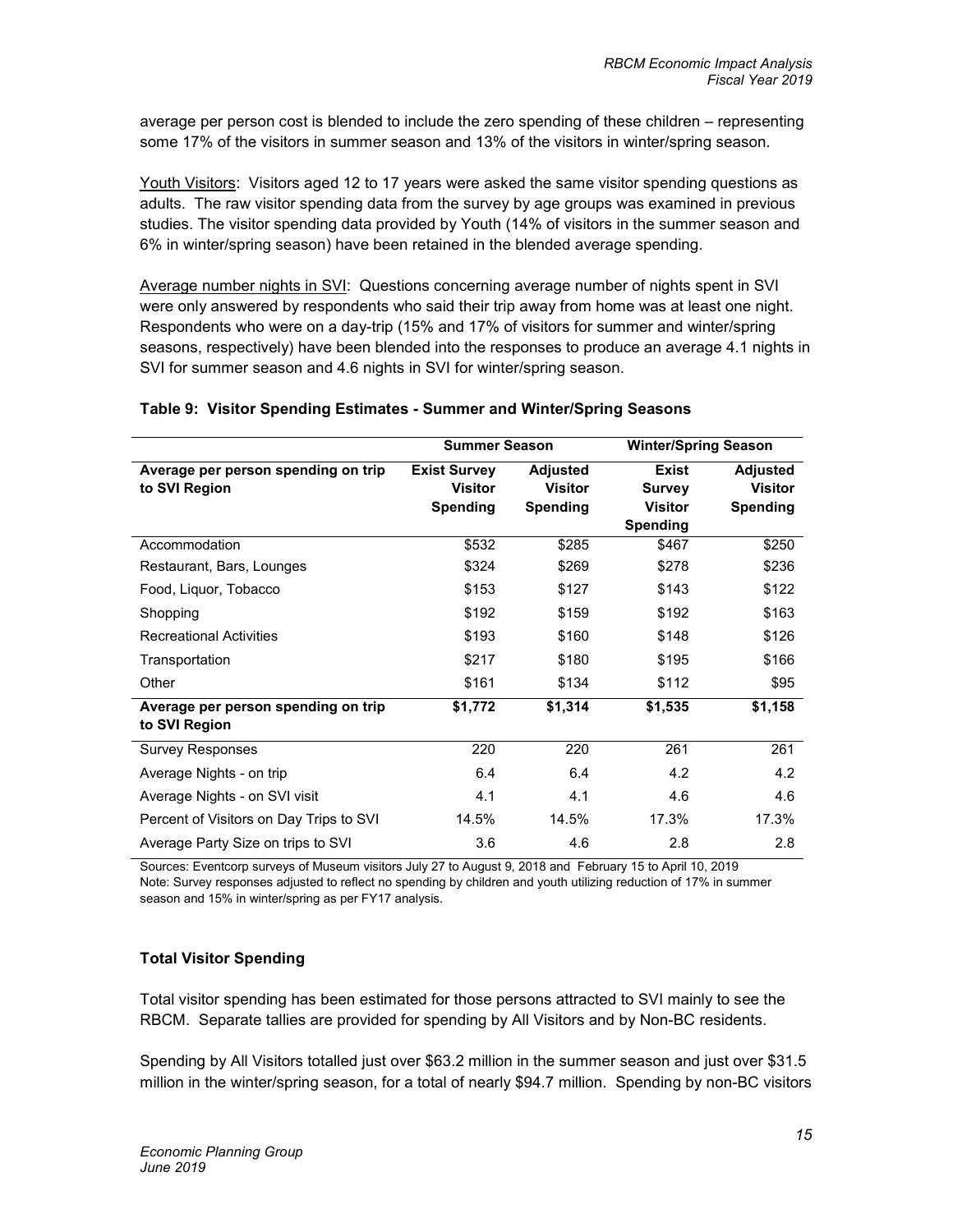to the museum was estimated to by \$9.0 million in the summer season and \$3.0 million in the winter/spring season for a total spending of just over \$12.0 million. The allocation is as follows:

| Spending by All Visitors Attracted to SVI  | <b>Spending by All</b><br><b>Visitors</b><br><b>Attracted to SVI</b><br>Mainly to see<br><b>RBCM</b> | <b>Spending by Non-</b><br><b>BC Visitors</b><br><b>Attracted to SVI</b><br>Mainly to see<br><b>RBCM</b> |
|--------------------------------------------|------------------------------------------------------------------------------------------------------|----------------------------------------------------------------------------------------------------------|
| <b>Summer Season</b>                       |                                                                                                      |                                                                                                          |
| <b>Visitor Count</b>                       | 48,138                                                                                               | 6,887                                                                                                    |
| Visitor Spending per person per trip       | \$1,314                                                                                              | \$1,314                                                                                                  |
| <b>Total Spending Summer Season</b>        | \$63,244,335                                                                                         | \$9,048,657                                                                                              |
| <b>Winter/Spring Season</b>                |                                                                                                      |                                                                                                          |
| <b>Visitor Count</b>                       | 27,216                                                                                               | 2,592                                                                                                    |
| Visitor Spending per person per trip       | \$1,158                                                                                              | \$1,158                                                                                                  |
| <b>Total Spending Winter/Spring Season</b> | \$31,506,487                                                                                         | \$3,000,618                                                                                              |
| <b>Total Spending FY19</b>                 | \$94,750,822                                                                                         | \$12,049,275                                                                                             |

### **Table 10: Total Visitor Spending by All Visitors and Non-BC Residents**

Source: Visitor counts from RBCM, Visitor spending from EventCorp survey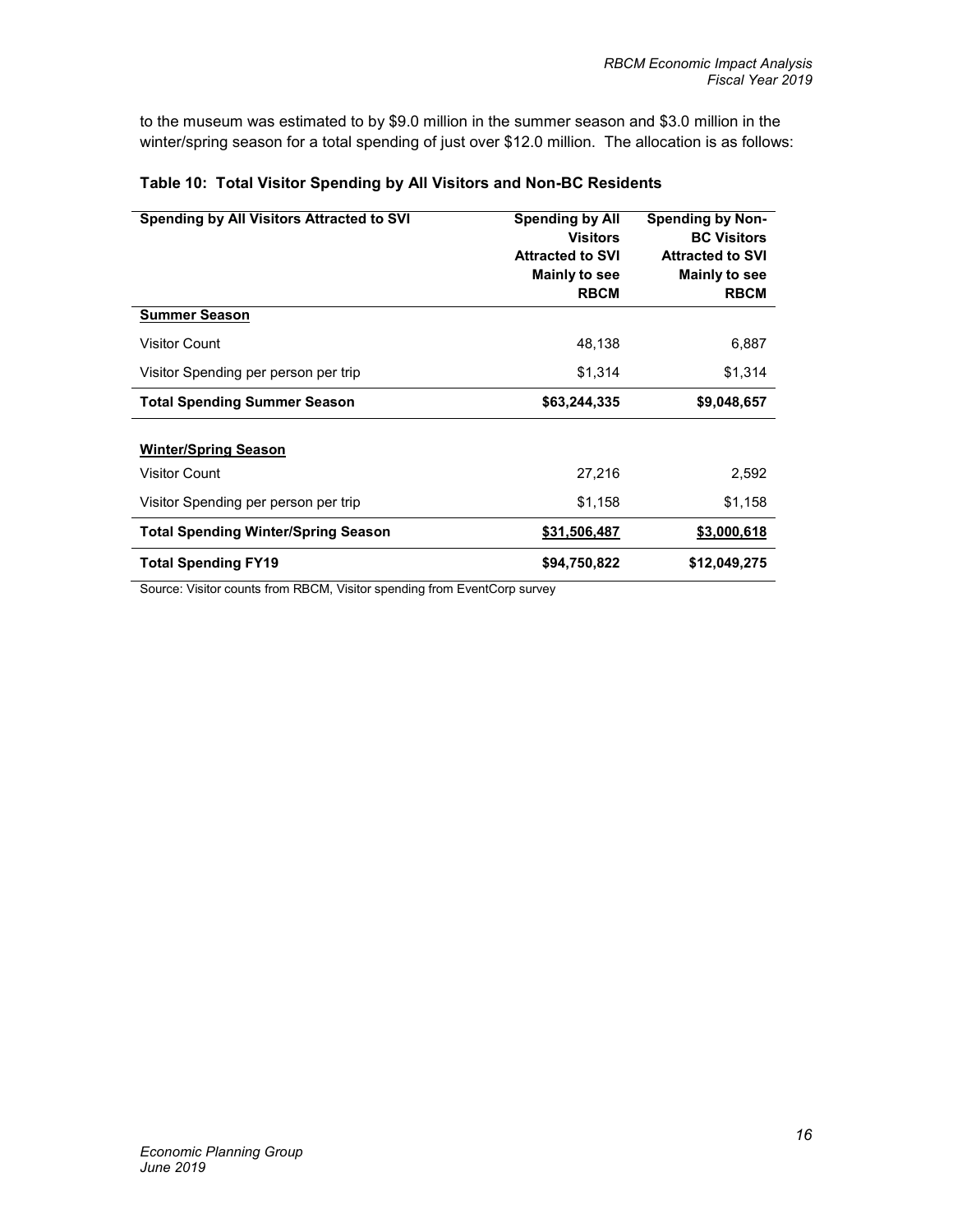### **3.2 ECONOMIC IMPACT OF ALL VISITOR SPENDING**

Total economic impact estimates – including multiplier effects of indirect and induced spending – are produced using the BC Input Output Model. Inputs to the model are the visitor spending estimates tabulated above in Table 10 for spending by All Visitors and by Non-BC Visitors.

Estimates of total economic impacts have been prepared for spending by All Visitors and for Non-BC Visitors. For both categories, estimates have been provided for impacts accruing throughout BC and for the SVI region. In all cases, the spending has been restricted to persons who resided outside the SVI region. That is, spending by local residents on transportation, parking, food & beverage, etc. has not been included. This spending would be a legitimate impact created by visits to the museum, but no spending data is collected on local resident visits in the visitor surveys. Furthermore, this visitor category had not been included in earlier economic impact analysis and is omitted here to maintain consistency.

### **3.2.1 All Visitors Economic Impact in BC**

The initial spending by visitors of \$94.8 million produced an additional \$106.2 million of supplier industry and induced effects. GDP impact was estimated at \$55.1 million. The spending created or supported an estimated 1,040 jobs – the equivalent of 950 FTEs. Total tax revenue to all levels of government was estimated at approximately \$18.1 million.

| <b>Economic Impact of Visitor Spending</b><br>- Fiscal 2018/19 - \$94.750 million | <b>Direct</b> | <b>Other</b><br>suppliers | <b>Total</b><br>Indirect* | Induced** | <b>Total</b><br>impact |
|-----------------------------------------------------------------------------------|---------------|---------------------------|---------------------------|-----------|------------------------|
| Total project expenditures, Visitor                                               |               |                           |                           |           |                        |
| Spending (\$M)                                                                    | 94.75         |                           |                           |           |                        |
| Supplier industry & induced impacts                                               |               |                           |                           |           |                        |
| (SM)                                                                              | 65.263        | 31.455                    | 96.718                    | 9.489     | 106.207                |
| GDP at basic prices (\$M)                                                         |               |                           |                           |           |                        |
| Visitor Spending***                                                               |               |                           |                           |           |                        |
| Supplier industry & induced impacts                                               | 34.695        | 14.444                    | 49.138                    | 5.917     | 55.056                 |
| Employment (#)****                                                                | 0             |                           |                           |           | 1040                   |
| Visitor Spending (Model estimate)                                                 |               |                           |                           |           |                        |
| Supplier industry & induced impacts                                               | 806           | 176                       | 981                       | 58        | 1040                   |
| Employment (FTES)                                                                 |               |                           |                           |           | 950                    |
| Visitor Spending (Model estimate)                                                 |               |                           |                           |           |                        |
| Supplier industry & induced impacts                                               | 728           | 168                       | 896                       | 53        | 950                    |
| Household income<br>(SM)                                                          |               |                           |                           |           | 39.093                 |
| <b>Visitor Spending</b>                                                           |               |                           |                           |           |                        |

### **Table 11: All Visitors Economic Impact in BC**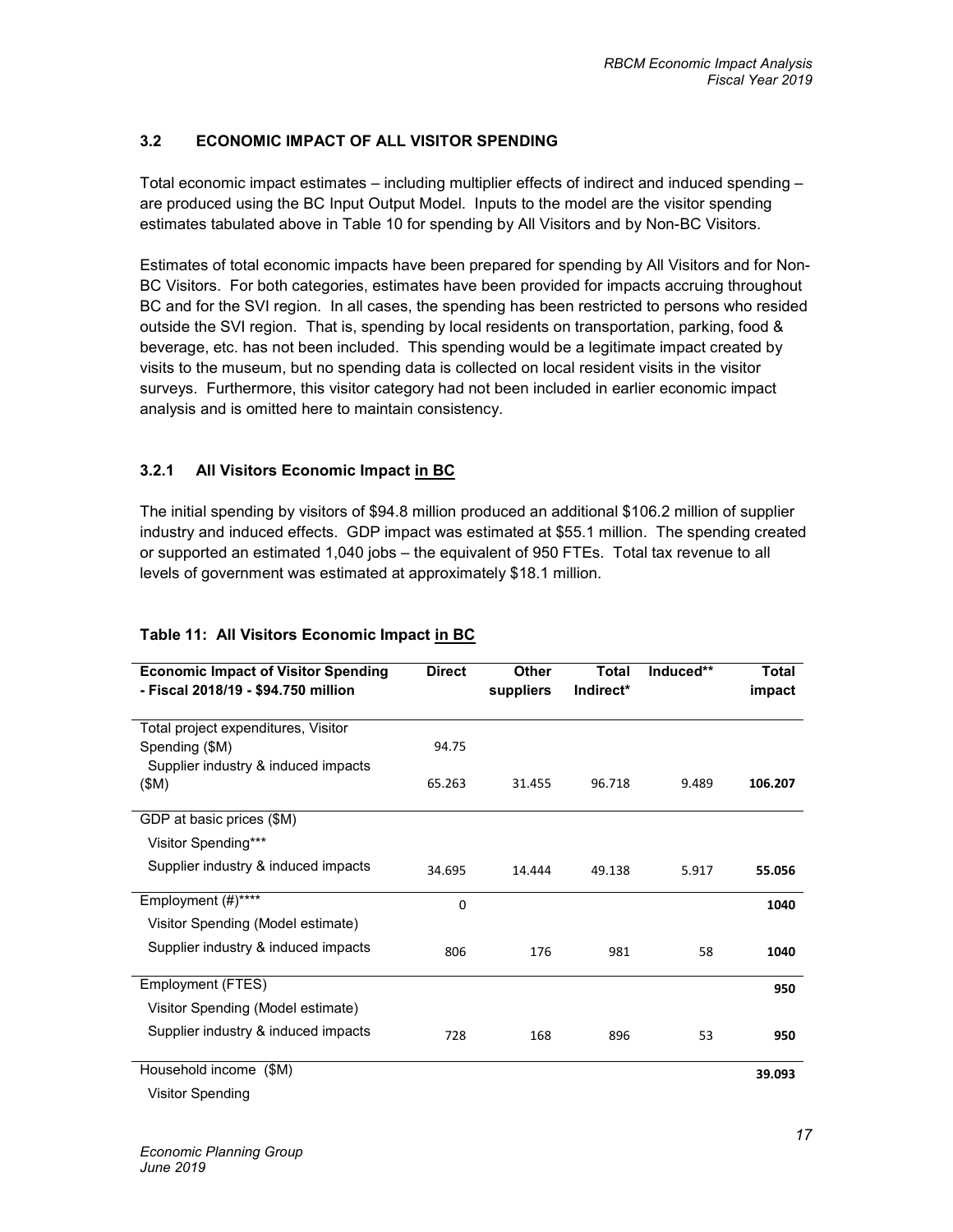| Supplier industry & induced impacts   | 25.374 | 9.447  | 34.821 | 4.271  | 39.093 |
|---------------------------------------|--------|--------|--------|--------|--------|
| Average annual wage (\$ per employee) |        |        |        |        |        |
| Visitor Spending                      |        |        |        |        |        |
| Supplier industry & induced impacts   | 59321  | 101256 | 66826  | 138314 | 70829  |
|                                       |        |        |        |        |        |
| Tax revenue (\$M)                     |        |        |        |        | 18.056 |
| Visitor Spending                      | 6.561  |        |        |        | 6.561  |
| Supplier industry & induced impacts   | 7.234  | 3.212  | 10.446 | 1.049  | 11.495 |

Notes:

\* The total indirect impact is the sum of the effect on direct suppliers and other supplier industries .

\*\* Assumes a social safety net is in place. Includes effects generated by project spending and activities of supplier industries.

\*\*\* Project expenditure data provided by clients may not include all components of GDP (e.g., operating surplus). \*\*\*\* Employment estimates are based on average annual wages in 2015.

| Total visitor spending expenditures (\$M)                                         | 94.750 |
|-----------------------------------------------------------------------------------|--------|
| minus leakages:                                                                   |        |
| imports from other countries                                                      | 9.484  |
| imports from other provinces                                                      | 13.100 |
| other leakages (e.g. withdrawals from inventory)                                  |        |
|                                                                                   |        |
| Equals:                                                                           |        |
| Purchases of goods & services (including labour and profits) produced in BC (\$M) | 71.823 |
| Of which:                                                                         |        |
| Wages, benefits, mixed income and operating surplus (\$M)                         |        |
| Taxes on products net of subsidies (\$M)                                          | 6.561  |
| Taxes on factors of production net of subsidies (\$M)                             |        |
| Direct BC supply (\$M)                                                            | 65.263 |
| the change in BC supplier industry output associated with visitor spending)       |        |

Source: BCIO Model as pro-rated from analysis done for FY17 analysis

The output of initial visitor spending of \$94.8 million plus supplier spending of \$65.3 million produced a total direct output of \$160.0 million. Including other suppliers in the supply chain and induced effects, the total impact was an estimated \$201.0 million.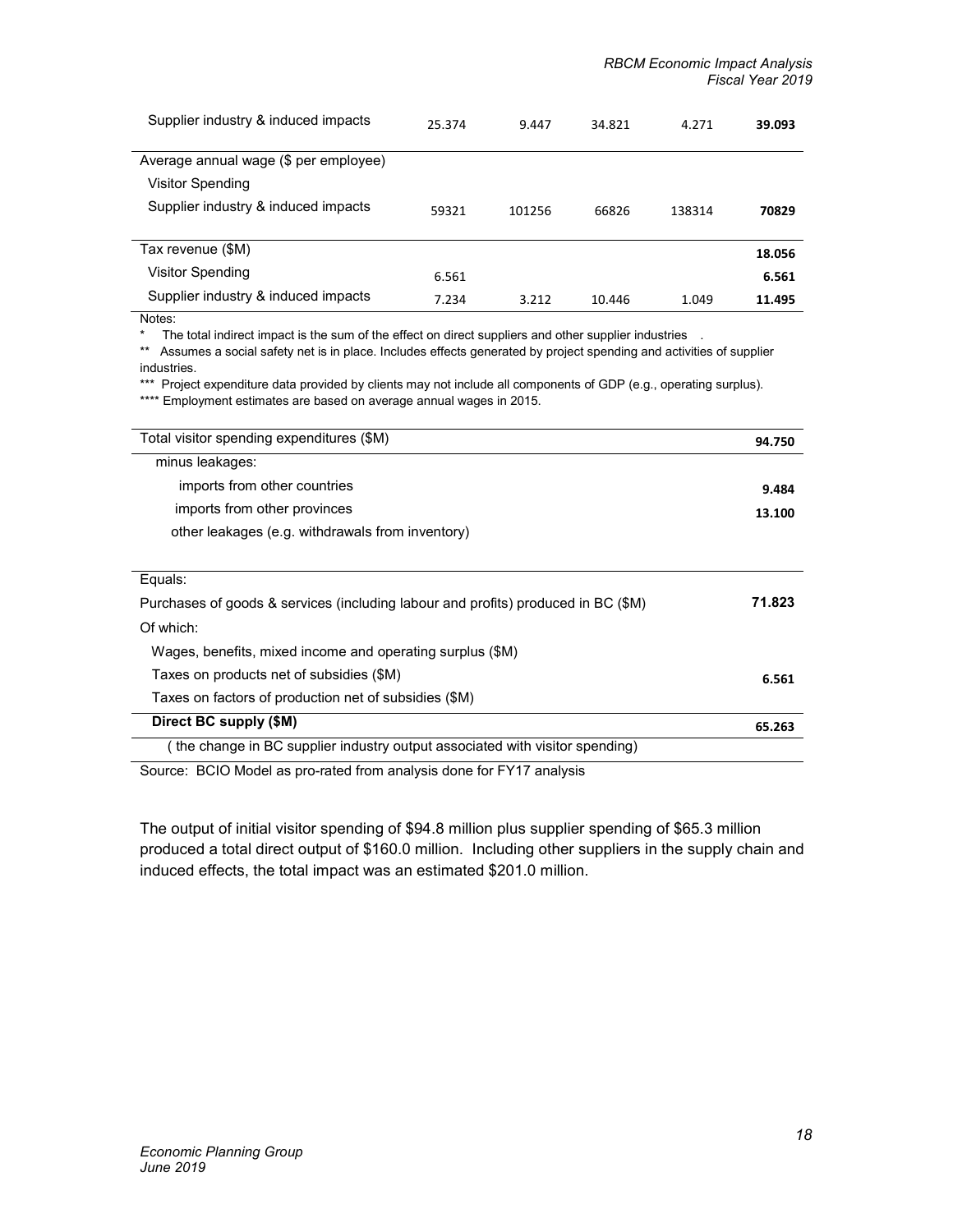| <b>Economic Impact of All Visitor</b><br>Spending in BC-based on \$94.750<br>million initial spending | <b>Direct</b><br>suppliers | Other<br>suppliers | <b>Total</b><br>indirect<br>impact (all<br>suppliers) | <b>Induced</b> | <b>Total</b><br>indirect &<br>induced |
|-------------------------------------------------------------------------------------------------------|----------------------------|--------------------|-------------------------------------------------------|----------------|---------------------------------------|
| Total Output (\$M)                                                                                    | 160.013                    | 31.455             | 191.468                                               | 9.489          | 200.957                               |
| Total GDP (\$M)                                                                                       | 34.695                     | 14.444             | 49.138                                                | 5.917          | 55.056                                |
| Total Employment (FTES)                                                                               | 805                        | 175                | 981                                                   | 58             | 1039                                  |
| Total Employment (# jobs)                                                                             | 728                        | 167                | 896                                                   | 53             | 949                                   |
| Total household income (\$M)                                                                          | 25.374                     | 9.447              | 34.821                                                | 4.271          | 39.093                                |
| Tax Revenue (\$M)                                                                                     |                            |                    |                                                       |                |                                       |
| Federal                                                                                               | 8.096                      | 1.747              | 9.844                                                 | 0.506          | 10.349                                |
| Provincial                                                                                            | 4.891                      | 1.145              | 6.036                                                 | 0.338          | 6.374                                 |
| Municipal                                                                                             | 0.808                      | 0.319              | 1.127                                                 | 0.206          | 1.333                                 |
| <b>Total Taxes (\$M)</b>                                                                              | 13.795                     | 3.212              | 17.007                                                | 1.049          | 18.056                                |

#### **Table 12: Economic Impact of All Visitor Spending in BC**

Source: BCIO Model as pro-rated from analysis done for FY17 analysis

### **3.2.2 All Visitors Economic Impact in SVI**

Most of the economic effects of this spending are felt in the SVI region, representing \$142 million of the \$210 million total. Employment in the region was estimated at 621 FTEs and 531 jobs. Total taxes generated was as per the BC total category.

### **Table 13: Economic Impact of All Visitor Spending in SVI**

| <b>Economic Impact of All Visitor</b><br>Spending in SVI-based on \$94.750<br>million initial spending | <b>Direct</b><br>suppliers | <b>Other</b><br>suppliers | <b>Total</b><br>indirect<br>impact (all<br>suppliers) | <b>Induced</b> | <b>Total</b><br>indirect &<br>induced |
|--------------------------------------------------------------------------------------------------------|----------------------------|---------------------------|-------------------------------------------------------|----------------|---------------------------------------|
| Total Output (\$M)                                                                                     | 139.494                    | 2.082                     | 141.575                                               | 0.696          | 142.271                               |
| Total GDP (\$M)                                                                                        | 24.069                     | 0.948                     | 25.016                                                | 0.421          | 25.438                                |
| Total Employment (FTES)                                                                                | 604                        | 12                        | 616                                                   | 4.             | 621                                   |
| Total Employment (# jobs)                                                                              | 527                        | 4                         | 531                                                   | $-0.2$         | 531                                   |
| Total household income (\$M)                                                                           | 17.619                     | 0.653                     | 18.272                                                | 0.302          | 18.574                                |
| Tax Revenue (\$M)                                                                                      |                            |                           |                                                       |                |                                       |
| Federal                                                                                                | 8.096                      | 1.747                     | 9.844                                                 | 0.506          | 10.349                                |
| Provincial                                                                                             | 4.891                      | 1.145                     | 6.036                                                 | 0.338          | 6.374                                 |
| Municipal                                                                                              | 0.808                      | 0.319                     | 1.127                                                 | 0.206          | 1.333                                 |
| Total Taxes (\$M)                                                                                      | 13.795                     | 3.212                     | 17.007                                                | 1.049          | 18.056                                |

Source: BCIO Model as pro-rated from analysis done for FY17 analysis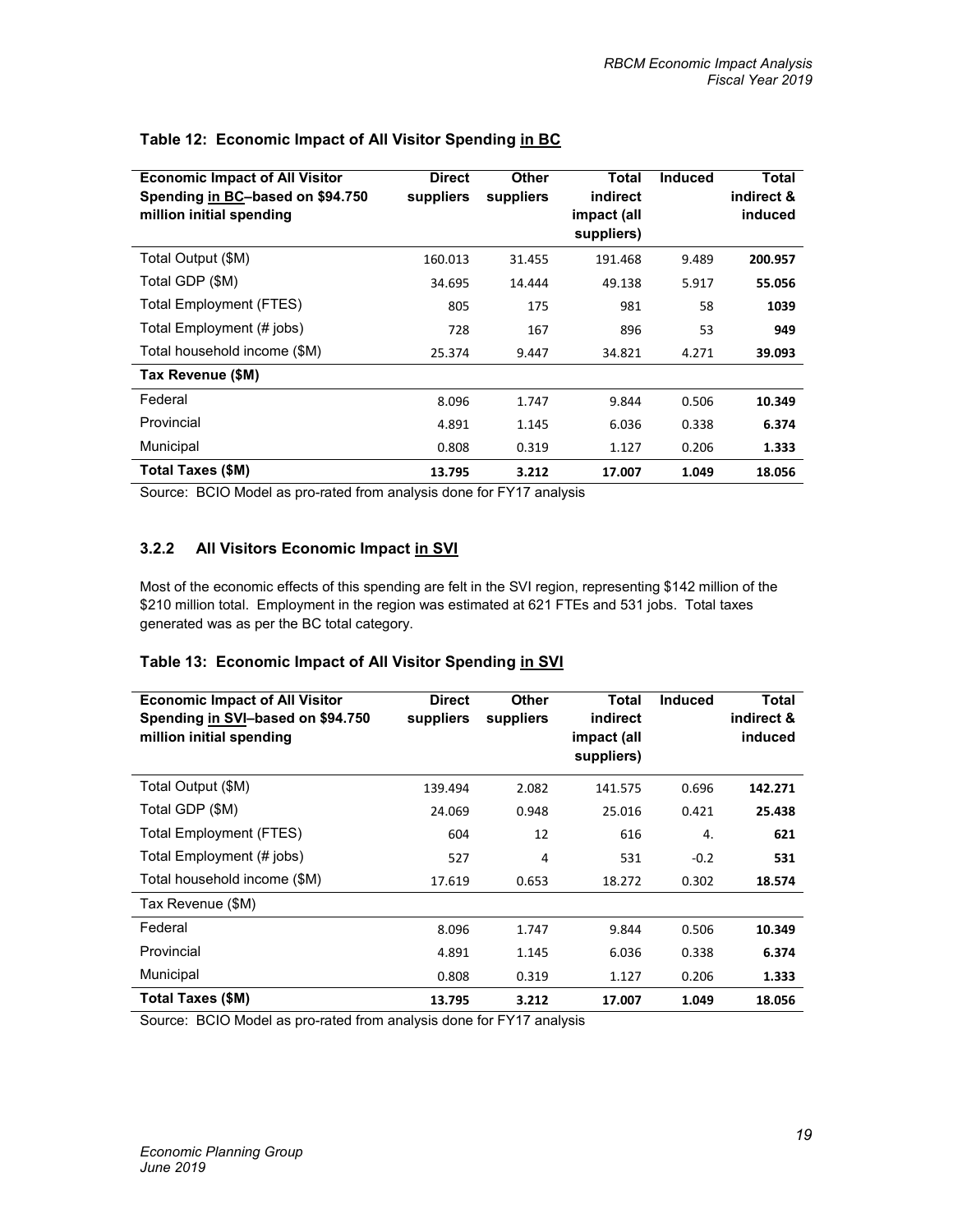### **3.3 Economic Impact of Non-BC Resident Visitor Spending**

Non-BC resident spending in the province brings new money to the province. These visitors spent an estimate \$12.0 million during their visit to the museum. The combined incremental direct, indirect and induced effects of this spending was an additional \$13.5 million. The GDP impact was estimated at \$7.0 million while 132 jobs were created with an FTE of 120. The total taxes were an estimated \$2.3 million.

| Visitors Attracted from Outside BC -      | <b>Direct</b> | Other     | <b>Total</b> | Induced* | <b>Total</b> |
|-------------------------------------------|---------------|-----------|--------------|----------|--------------|
| Spending \$12.049 Million                 |               | suppliers | Indirect*    |          | impact       |
| Total project expenditures, Visitor       |               |           |              |          |              |
| Spending (\$M)                            | \$12.049      |           |              |          |              |
| Supplier industry & induced impacts (\$M) | 8.299         | 4.000     | 12.300       | 1.207    | 13.506       |
| GDP at basic prices (\$M)                 |               |           |              |          |              |
| Visitor Spending***                       |               |           |              |          |              |
| Supplier industry & induced impacts       | 4.412         | 1.837     | 6.249        | 0.753    | 7.001        |
| Employment (#)****                        |               |           |              |          | 132          |
| Visitor Spending (Model estimate)         |               |           |              |          |              |
| Supplier industry & induced impacts       | 102           | 22        | 124          | 7        | 132          |
| Employment (FTEs)                         | 0.000         | 0.000     | 0.000        | 0.000    | 120          |
| Visitor Spending (Model estimate)         |               |           |              |          |              |
| Supplier industry & induced impacts       | 92            | 21        | 113          | 6        | 120          |
| Household income (\$M)                    | 0.000         | 0.000     | 0.000        | 0.000    | 4.971        |
| <b>Visitor Spending</b>                   |               |           |              |          |              |
| Supplier industry & induced impacts       | 3.227         | 1.201     | 4.428        | 0.543    | 4.971        |
| Average annual wage (\$ per employee)     |               |           |              |          |              |
| <b>Visitor Spending</b>                   |               |           |              |          |              |
| Supplier industry & induced impacts       | 25807         | 44051     | 29072        | 60173    | 30814        |
| Tax revenue (\$M)                         |               |           |              |          | 2.296        |
| <b>Visitor Spending</b>                   | 0.834         |           |              |          | 0.834        |
| Supplier industry & induced impacts       | 0.920         | 0.408     | 1.328        | 0.133    | 1.462        |

### **Table 14: Economic Impact of Spending by Non-BC Visitors**

Notes:

The total indirect impact is the sum of the effect on direct suppliers and other supplier industries.

\*\* Assumes a social safety net is in place. Includes effects generated by project spending and activities of supplier industries.

\*\*\* Project expenditure data provided by clients may not include all components of GDP (e.g., operating surplus).

\*\*\*\* Employment estimates are based on average annual wages in 2015.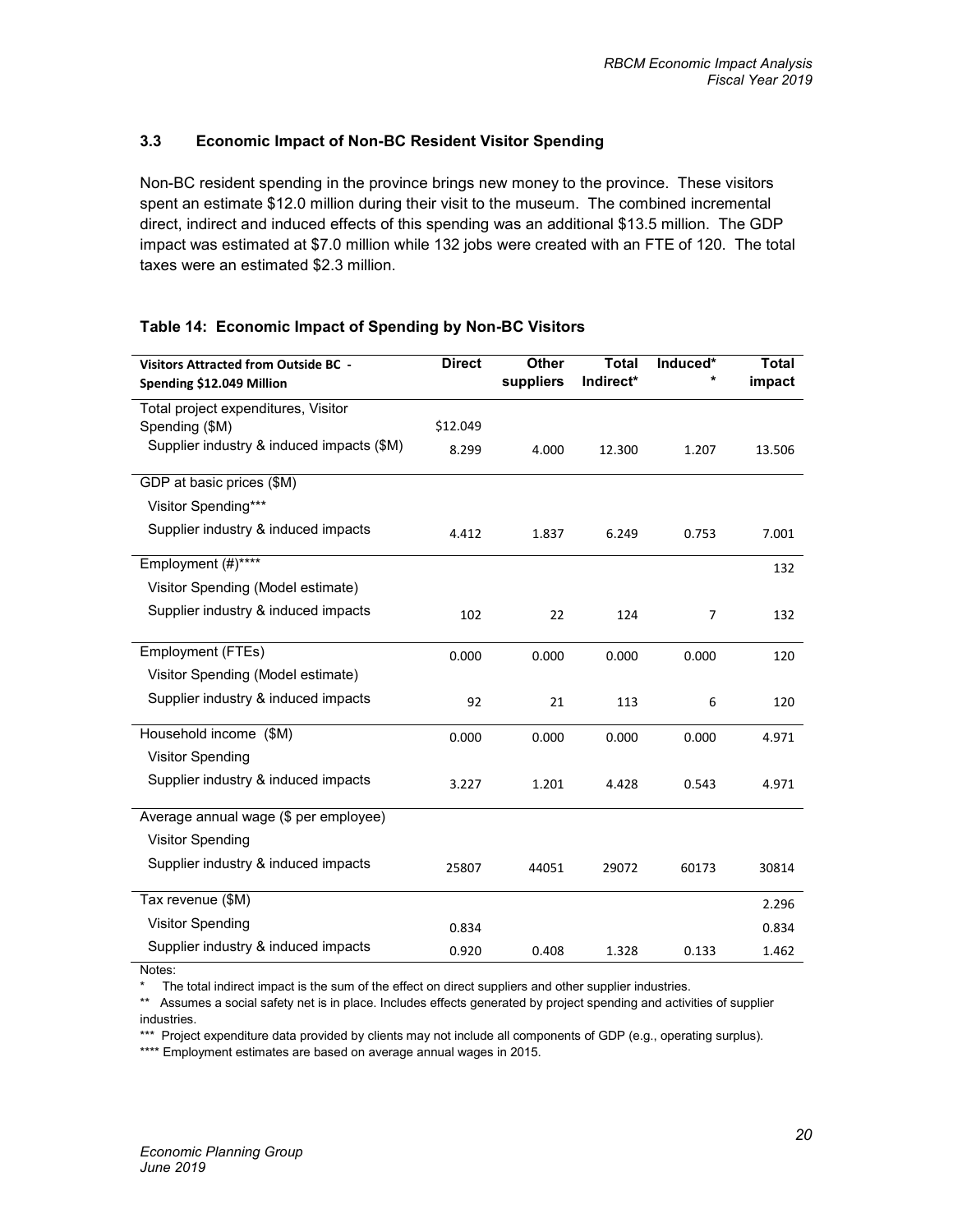| <b>Allocation of Expenditures</b>                                                 |        |
|-----------------------------------------------------------------------------------|--------|
| Visitors Attracted from Outside BC - Spending \$12.049 Million                    |        |
| Total visitor spending expenditures (\$M)                                         | 12.049 |
| minus leakages:                                                                   |        |
| imports from other countries                                                      | 1.206  |
| imports from other provinces                                                      | 1.666  |
| other leakages (e.g. withdrawals from inventory)                                  | 0.044  |
|                                                                                   |        |
| Equals:                                                                           |        |
| Purchases of goods & services (including labour and profits) produced in BC (\$M) | 9.134  |
| Of which:                                                                         |        |
| Wages, benefits, mixed income and operating<br>surplus (\$M)                      | 0.000  |
| Taxes on products net of subsidies (\$M)                                          | 0.834  |
| Taxes on factors of production net of subsidies (\$M)                             | 0.000  |
| Direct BC supply (\$M)                                                            | 8.299  |
| (the change in BC supplier industry output associated with visitor spending)      |        |
| Source: RCIO Model as pro reted from applying dans for EV17 applying              |        |

Source: BCIO Model as pro-rated from analysis done for FY17 analysis

### **3.3.1 Economic Impact of Non-BC Resident Spending in BC**

The total economic impact of the initial visitor expenditures combined with the supplier based indirect and induced spending was approximately \$25.6 million in BC. This spending produced \$7.0 million in GDP, and produced 132 FTEs representing 121 jobs. Total tax revenue to governments was an estimated \$2.3 million.

|  | Table 14: Economic Impact of Non-BC Visitor Spending in BC |
|--|------------------------------------------------------------|
|--|------------------------------------------------------------|

| Spending by Visitors Attracted from<br><b>Outside BC - BC Total Impacts</b> | <b>Direct</b><br>suppliers | <b>Other</b><br>suppliers | Total<br>indirect<br>impact (all<br>suppliers) | <b>Induced</b> | <b>Total</b><br>indirect &<br>induced |
|-----------------------------------------------------------------------------|----------------------------|---------------------------|------------------------------------------------|----------------|---------------------------------------|
| Total output (\$M)                                                          | 20.349                     | 4.000                     | 24.349                                         | 1.207          | 25.556                                |
| Total GDP (\$M)                                                             | 4.412                      | 1.837                     | 6.249                                          | 0.753          | 7.001                                 |
| Total Employment (FTEs)                                                     | 102                        | 22                        | 125                                            | 8              | 132                                   |
| Total Employment (# jobs)                                                   | 93                         | 21                        | 114                                            | 7              | 121                                   |
| Total household income (\$M)                                                | 3.227                      | 1.201                     | 4.428                                          | 0.543          | 4.971                                 |
| Tax Revenue (\$M)                                                           |                            |                           |                                                |                |                                       |
| Federal                                                                     | 1.030                      | 0.222                     | 1.252                                          | 0.064          | 1.316                                 |
| Provincial                                                                  | 0.622                      | 0.146                     | 0.768                                          | 0.043          | 0.811                                 |
| Municipal                                                                   | 0.103                      | 0.041                     | 0.143                                          | 0.026          | 0.169                                 |
| Total Taxes (\$M)                                                           | 1.754                      | 0.408                     | 2.163                                          | 0.133          | 2.296                                 |

Source: BCIO Model as pro-rated from analysis done for FY17 analysis